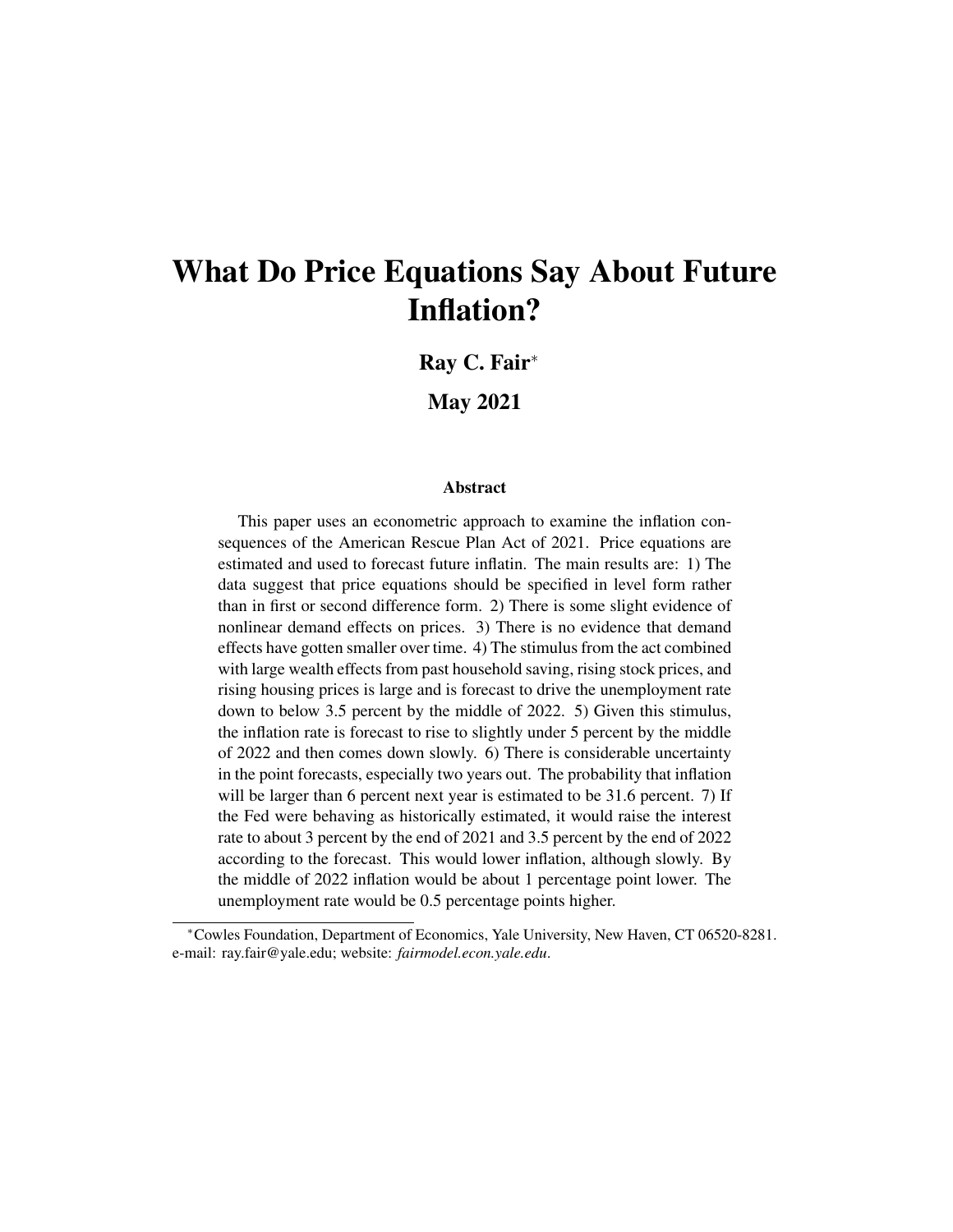# 1 Introduction

The passage of the American Rescue Plan Act inMarch 2021 has led to much debate about its future inflation consequences. Larry Summers (2021) among others has argued that the inflation consequences could be severe. The Biden administration and the Fed have argued there is likely to be a blip in inflation in 2021 but nothing long lasting. Most of this discussion is based on casual empiricism rather than econometric estimates. This paper takes an econometric approach and examines what estimated price equations imply about future inflation. As of this writing data are available for the first quarter of 2021, so the forecast period begins with the second quarter of 2021. It ends in the fourth quarter of 2023.

The price and wage equations in my U.S. macroeconometric model (the US model) are used as a base, but a number of price equations are examined. In previous work<sup>1</sup> I have argued that the data do not support the dynamics of the expectations augmented Phillips curve, and this issue is examined further in this paper. The dynamics of price equations are crucial for examining long run inflation consequences from a short run blip. For example, are the Administration and the Fed right in their view that there are no long run consequences? It will be seen that the data support the specification of price equations in level form rather than in first difference or second difference form. The NAIRU specification does not appear to be supported by the data.

Another issue regarding the specification of price equations is which demand variable to use. A common choice is the unemployment rate, perhaps subtracted for a time varying "natural" rate. A problem with this choice is the linearity assumption. As the economy moves into a regime of low unemployment rates, one might expect a nonlinear response. One possibility is to use the reciprocal of the unemployment rate, which is tried here. An output gap measure and its reciprocal are also tried. Estimating nonlinear effects is difficult because there are few periods

<sup>&</sup>lt;sup>1</sup>Fair (2000) and updated in Fair (2018, Section 3.1.3).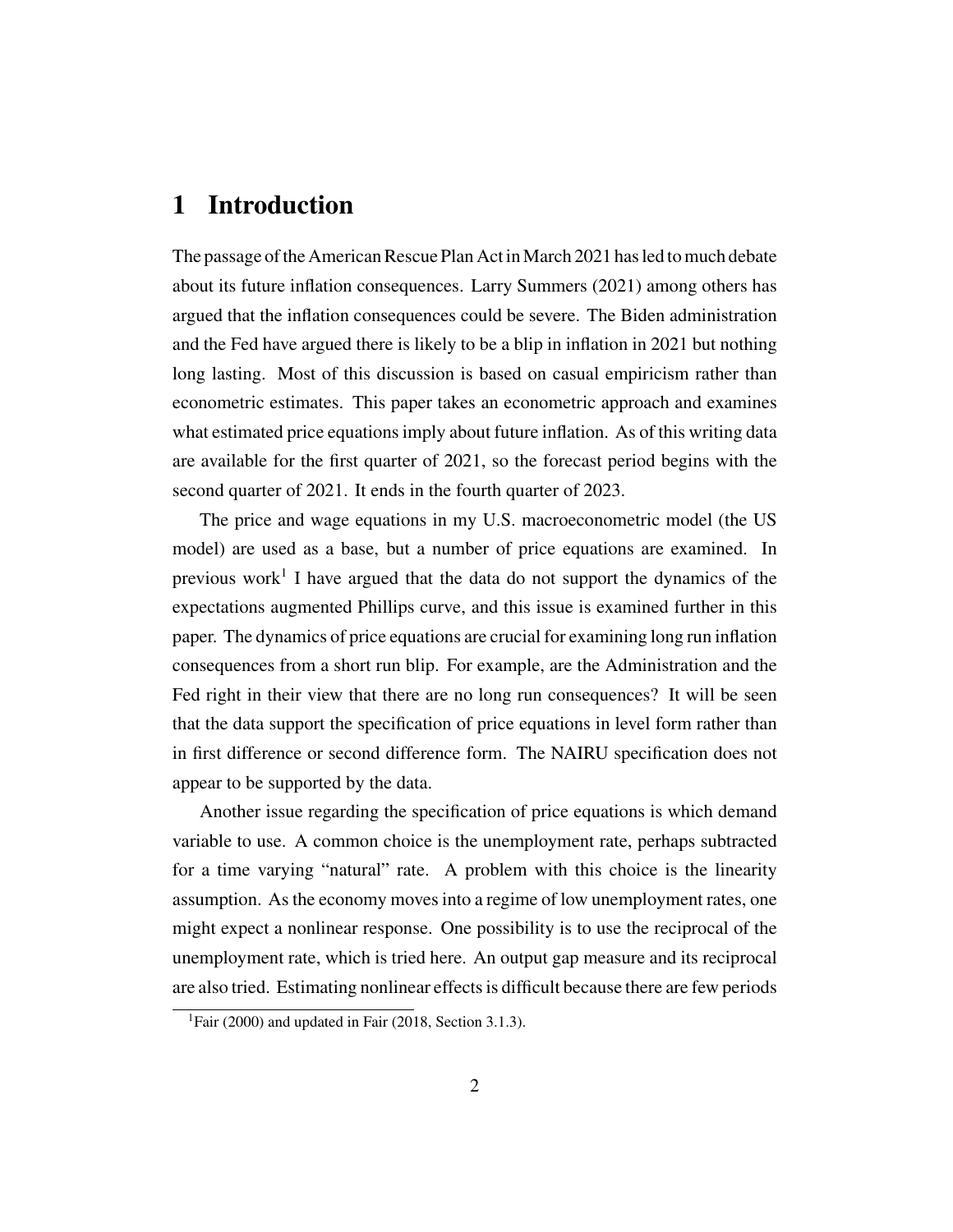of very low unemployment rates; the Fed usually intervenes. Unfortunately, as will be seen, inflation forecasts are sensitive to reciprocals versus levels.

Given a particular estimated price equation with, say, the unemployment rate as an explanatory variable, one needs a forecast of future unemployment rates to make an inflation forecast. The US model is used for this purpose. More will be said about this below.

The US model is described in detail in a document on my website, "Macroeconometric Modeling: 2018," which will be abbreviated "MM" (Fair (2018). Most of my past macro research, including the empirical results, is in MM. It includes chapters on methodology, econometric techniques, numerical procedures, theory, empirical specifications, testing, and results. The results in my previous macro papers have been updated through 2017 data, which provides a way of examining the sensitivity of the original results to the use of additional data. It is too much to explain the model in one paper, and I will rely on MM as the reference. Think of MM as the appendix to this paper. In what follows the relevant sections in MM will be put in brackets. The forecast used in this paper is also on the website. The paper Fair (2020b) summarizes the main properties of the model.

# 2 Single Price Equations

#### 2.1 Price Equations

Consider first a price equation not embedded in a wage-price sector. The expectations augmented Phillips curve is:

$$
\pi_t = \pi_{t+1}^e + \beta (u_t - u^*) + \gamma s_t + \epsilon_t , \quad \beta < 0, \quad \gamma > 0,
$$
\n(1)

where t is the time period,  $\pi_t$  is the rate of inflation,  $\pi_{t+1}^e$  is the expected rate of inflation for period  $t + 1$ ,  $u_t$  is the unemployment rate,  $s_t$  is a cost shock variable,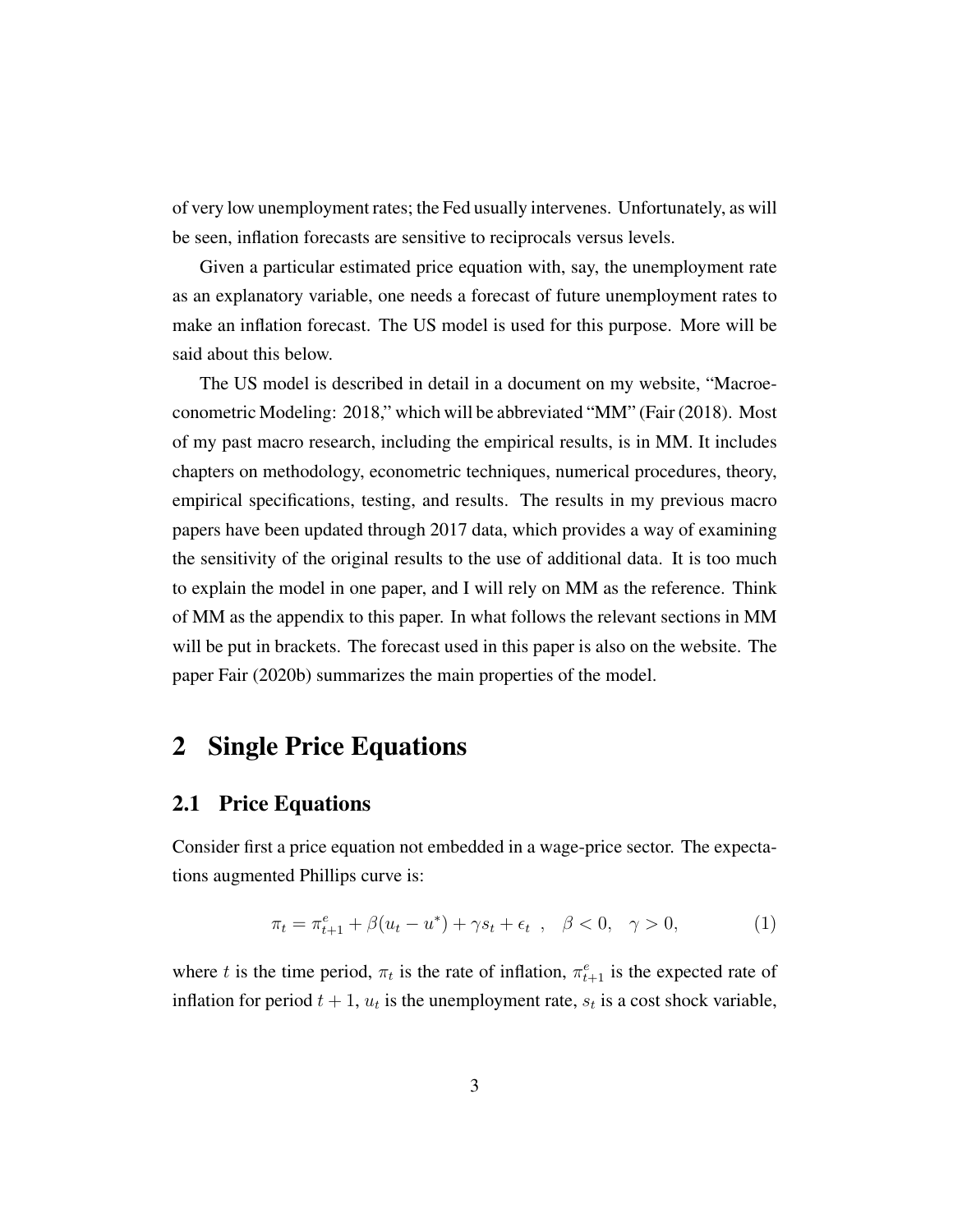$\epsilon_t$  is an error term, and  $u^*$  is the NAIRU.<sup>2</sup>

A key question is how  $\pi_{t+1}^e$  is determined. A common assumption is that

$$
\pi_{t+1}^e = \sum_{i=1}^n \delta_i \pi_{t-i} \quad , \quad \sum_{i=1}^n \delta_i = 1. \tag{2}
$$

This says that agents look only at past inflation in forming their expectations of future inflation. An alternative is to embed equation (1) in a complete model and assume rational expectations. One could solve (1) forward and use the model's future predictions of u and s to solve for  $\pi_{t+1}^e$ . This is not done here. Inflation expectations are assumed to depend only on past inflation. An early paper supporting this is Fuhrer (1997). Coibion et al. (2020) review the recent literature on how inflation expectations are formed. Household and firm expectations tend to differ considerably from market expectations and those of professional forecasters. There is evidence that the strongest predictor of household's and firms' inflation forecasts are what they believe inflation has been in the recent past, which are not always accurate beliefs. There is also little evidence that firms know much about monetary policy targets. Further survey evidence regarding firms is in Candia et al. (2021), which support these conclusions. It seems clear that firms' inflation expectations are not rational, nor even very sophisticated. The assumption used here, that inflation expectations depend only on past inflation, may be the best that one can do. The story consistent with this assumption is that as actual inflation increases (from some shock) firms begin to perceive this, perhaps with a lag, which affects their inflation expectations and pricing decisions.

Combining (1) and (2) yields:

$$
\pi_t = \sum_{i=1}^n \delta_i \pi_{t-i} + \beta (u_t - u^*) + \gamma s_t + \epsilon_t , \quad \sum_{i=1}^n \delta_i = 1.
$$
 (3)

One restriction in equation (3) is that the  $\delta_i$  coefficients sum to one. A second restriction is that each price level is subtracted from the previous price level before

<sup>&</sup>lt;sup>2</sup>Some specifications take  $u^*$  to be time varying. This is not done here. It's hard to avoid subjectivity in the choice of how the natural rate varies over time.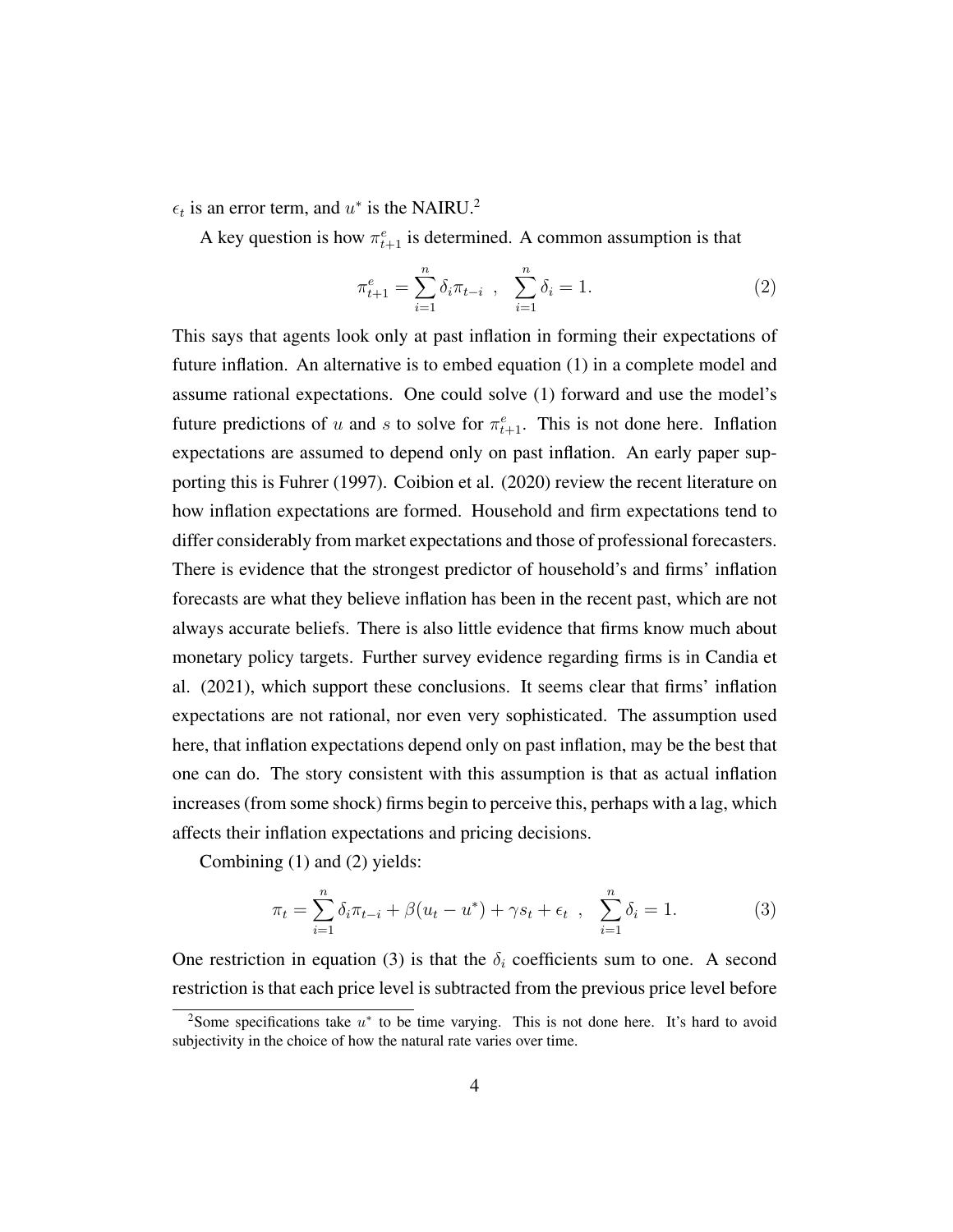entering the equation. These two restrictions are straightforward to test. Let  $p_t$  be the log of the price level for period t, and let  $\pi_t$  be measured as  $p_t-p_{t-1}$ . Using this notation, equation (3) can be written in terms of p rather than  $\pi$ . If, for example,  $n = 1$ , equation (3) becomes

$$
p_t = 2p_{t-1} - p_{t-2} + \beta(u_t - u^*) + \gamma s_t + \epsilon_t.
$$
\n(4)

In other words, equation (3) can be written in terms of the current and past two price levels, $3$  with restrictions on the coefficients of the past two price levels. Similarly, if, say,  $n = 4$ , equation (3) can be written in terms of the current and past five price levels, with two restrictions on the coefficients of the five past price levels. (Denoting the coefficients on the past five price levels as  $a_1$  through  $a_5$ , the two restrictions are  $a_4 = 5 - 4a_1 - 3a_2 - 2a_3$  and  $a_5 = -4 + 3a_1 + 2a_2 + a_3$ .) The restrictions are easy to test by simply adding  $p_{t-1}$  and  $p_{t-2}$  to equation (3) and testing whether they are jointly significant.

An equivalent test is to add  $\pi_{t-1}$  (i.e.,  $p_{t-1} - p_{t-2}$ ) and  $p_{t-1}$  to equation (3). Adding  $\pi_{t-1}$  breaks the restriction that the  $\delta_i$  coefficients sum to one, and adding both  $\pi_{t-1}$  and  $p_{t-1}$  breaks the summation restriction and the restriction that each price level is subtracted from the previous price level before entering the equation. This latter restriction can be thought of as a first derivative restriction, and the summation restriction can be thought of as a second derivative restriction.

#### 2.2 Data

A widely cited price deflator in the media is the price deflator for personal consumption expenditures ( $PCE$ ). This is the price deflator targeted by the Fed. If, however, one is interested in explaining the pricing behavior of agents in the U.S. economy,  $PCE$  is not appropriate because it includes import prices (as well as excluding export prices). The same is true of the consumer price index  $(CPI)$ .

<sup>&</sup>lt;sup>3</sup> "Price level" will be used to describe p even though p is actually the log of the price level.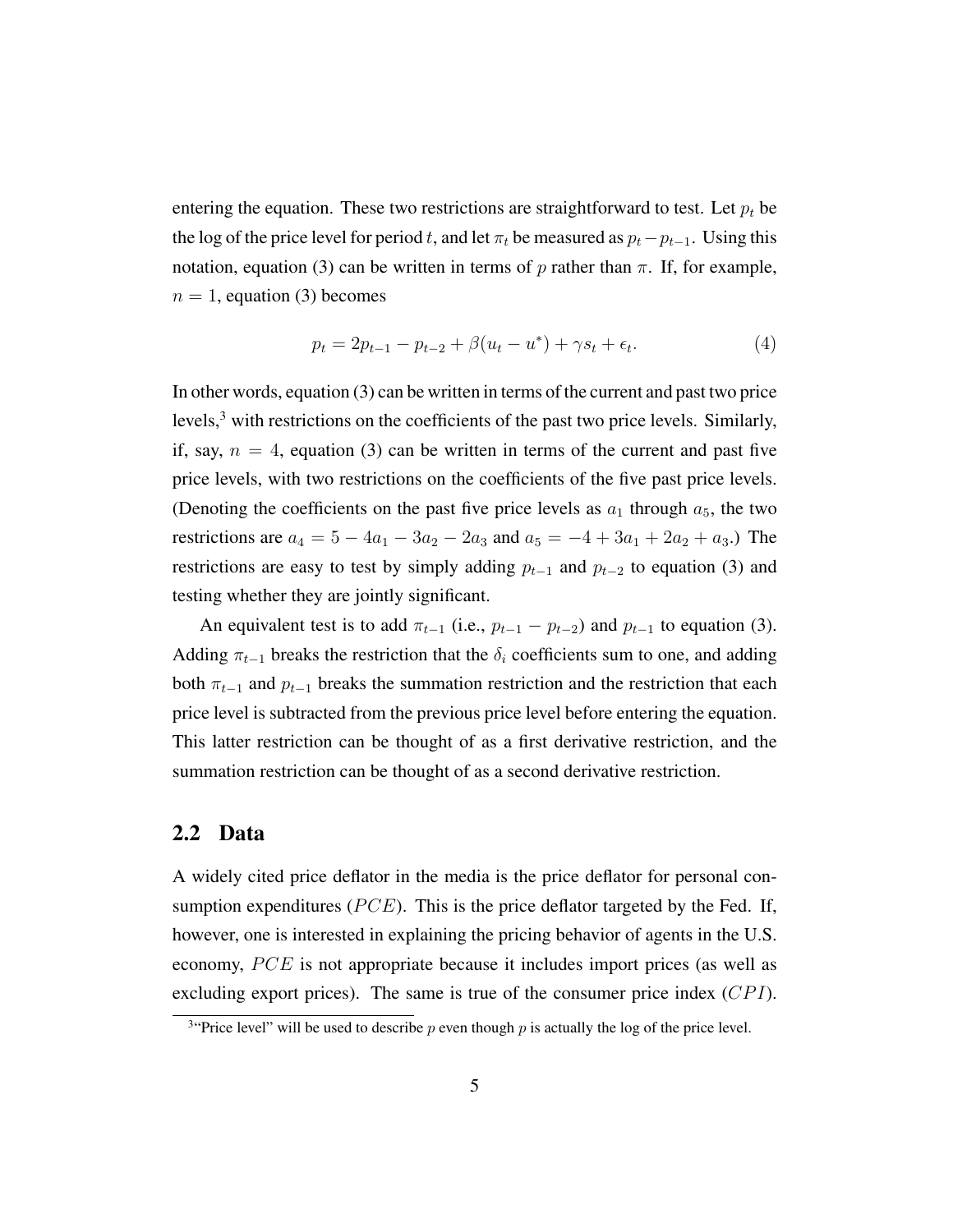Import prices reflect decisions of foreign agents and the behavior of exchange rates, which are not decision variables of domestic agents. The price deflator used in the following analysis is the price deflator of the U.S. firm sector, variable  $PF$  in the US model, which reflects private, domestic decisions.

The measure of demand used in this section is the unemployment rate, denoted  $UR$ . Data on  $UR$  are from the BLS household survey. These data are re-benchmarked each year and are not revised back, which can cause spikes in some of the variables. This problem is not always addressed in the literature, especially in DSGE modeling—Fair (2020a). I have adjusted for this in the US model using backward interpolation—[MM, Table A.5]. The cost shock variable used in the analysis is taken to be the import price deflator  $(PIM)$ .

The estimation period is 1954.1–2019.4, ending in the last quarter before the pandemic. . For the estimation of equation (3) *n* was taken to be 4,  $p_t = \log PF_t$ .  $\pi_t = p_t - p_{t-1}$ , and  $u_t = UR_t$ .  $s_t$  is postulated to be  $\log PIM_t - \tau_0 - \tau_1 t$ , the deviation of  $\log P I M$  from a trend line. Given these variables and the restriction on the  $\delta_i$  coefficients, the equation estimated is:

$$
\Delta \pi_t = \lambda_0 + \lambda_1 t + \sum_{i=2}^4 \delta_i (\pi_{t-i} - \pi_{t-1}) + \beta U R_t + \gamma \log P I M_t + \epsilon_t, \tag{5}
$$

where  $\lambda_0 = -\beta u^* - \gamma \tau_0$  and  $\lambda_1 = \gamma \tau_1$ .  $u^*$  is not identified in equation (5), but for purposes of the tests this does not matter. If, however, one wanted to compute the NAIRU (i.e.,  $u^*$ ), one would need a separate estimate of  $\tau_0$  in order to estimate  $u^*$ .<sup>4</sup>

#### 2.3 Estimates

The results of estimating equation (5) are presented in column (1) in Table 1. In column (2)  $\pi_{t-1}$  is added, and in column (3) both  $\pi_{t-1}$  and  $p_{t-1}$  are added.

<sup>&</sup>lt;sup>4</sup>Note that if  $u^*$  follows a linear time trend, this will be picked up by the inclusion of t in the equation.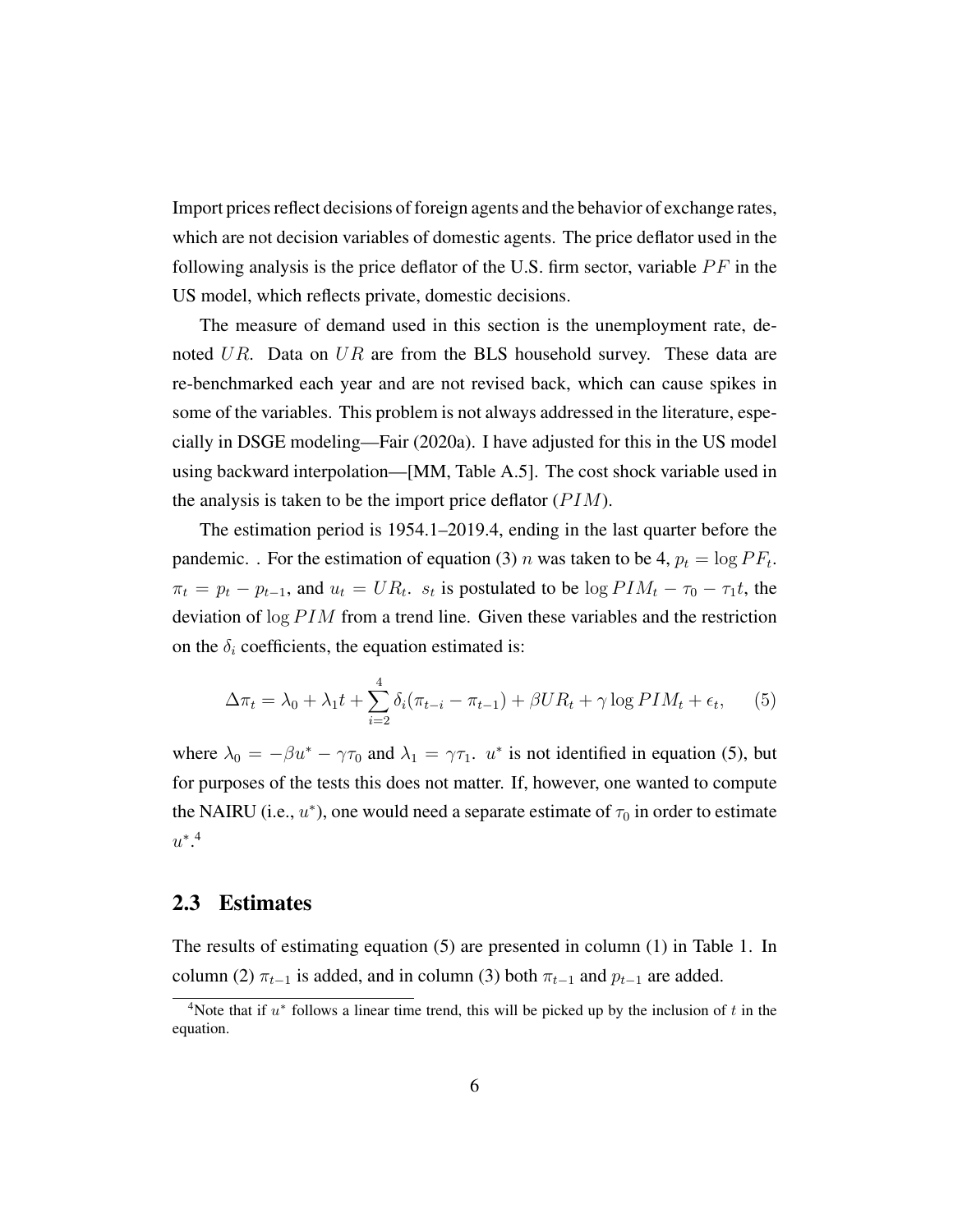|                         |                |         | <b>Table 1</b><br><b>Equation Estimates</b><br><b>Dependent Variable is </b> $\Delta \pi_t$ |         |                       |                |  |
|-------------------------|----------------|---------|---------------------------------------------------------------------------------------------|---------|-----------------------|----------------|--|
|                         | (1)            |         | (2)                                                                                         |         | (3)                   |                |  |
|                         | Equation $(5)$ |         | Equation $(5)$                                                                              |         |                       | Equation $(5)$ |  |
|                         |                |         | $\pi_{t-1}$ added                                                                           |         | $\pi_{t-1}$ added and |                |  |
|                         |                |         |                                                                                             |         | $p_{t-1}$ added       |                |  |
| Variable                | Estimate       | t-stat. | Estimate                                                                                    | t-stat. | Estimate              | t-stat.        |  |
| cnst                    | 0.0017         | 0.60    | 0.0071                                                                                      | 2.20    | $-0.0346$             | $-6.00$        |  |
| $t_{\cdot}$             | 0.0000004      | 0.05    | $-0.0000173$                                                                                | $-1.63$ | 0.0001821             | 7.09           |  |
| $UR_t$                  | $-0.0319$      | $-1.56$ | $-0.0367$                                                                                   | $-1.83$ | $-0.1279$             | $-6.12$        |  |
| $\log PIM_t$            | $-0.0002$      | $-0.16$ | 0.0017                                                                                      | 1.40    | 0.0342                | 8.47           |  |
| $\pi_{t-2} - \pi_{t-1}$ | 0.272          | 4.16    | 0.233                                                                                       | 3.57    | 0.085                 | 1.40           |  |
| $\pi_{t-3} - \pi_{t-1}$ | 0.209          | 3.20    | 0.169                                                                                       | 2.59    | 0.080                 | 1.35           |  |
| $\pi_{t-4} - \pi_{t-1}$ | 0.125          | 2.00    | 0.076                                                                                       | 1.21    | 0.033                 | 0.59           |  |
| $\pi_{t-1}$             |                |         | $-0.171$                                                                                    | $-3.22$ | $-0.663$              | $-8.78$        |  |
| $p_{t-1}$               |                |         |                                                                                             |         | $-0.053$              | $-8.34$        |  |
| <b>SE</b>               | 0.00435        |         | 0.00428                                                                                     |         | 0.00380               |                |  |
| $\chi^2$                |                |         |                                                                                             |         | 82.81                 |                |  |

•  $p_t = \log PF_t$ ,  $\pi_t = \log(PF_t/PF_{t-1}, UR_t$  = unemployment rate,

 $log P I M = log of the price of imports.$ 

- Estimation method: ordinary least squares.
- Estimation period: 1954.1–2019:4.
- Five percent  $\chi^2$  critical value = 5.99; one percent  $\chi^2$  critical value = 9.21.

Comparing columns (1) and (2), Table 1 shows that when  $\pi_{t-1}$  is added, it is significant with a t-statistic of -3.22. When both  $\pi_{t-1}$  and  $p_{t-1}$  are added in column (3), both are significant with t-statistics of -8.78 and -8.34 respectively. The  $\chi^2$  value for the hypothesis that the coefficients of both variables are zero is 82.81.<sup>5</sup>

<sup>&</sup>lt;sup>5</sup>Note that there is a large change in the estimate of the coefficient of the time trend when  $\pi_{t-1}$ and  $p_{t-1}$  are added. The time trend is serving a similar role in this equation as the constant term is in equation (5).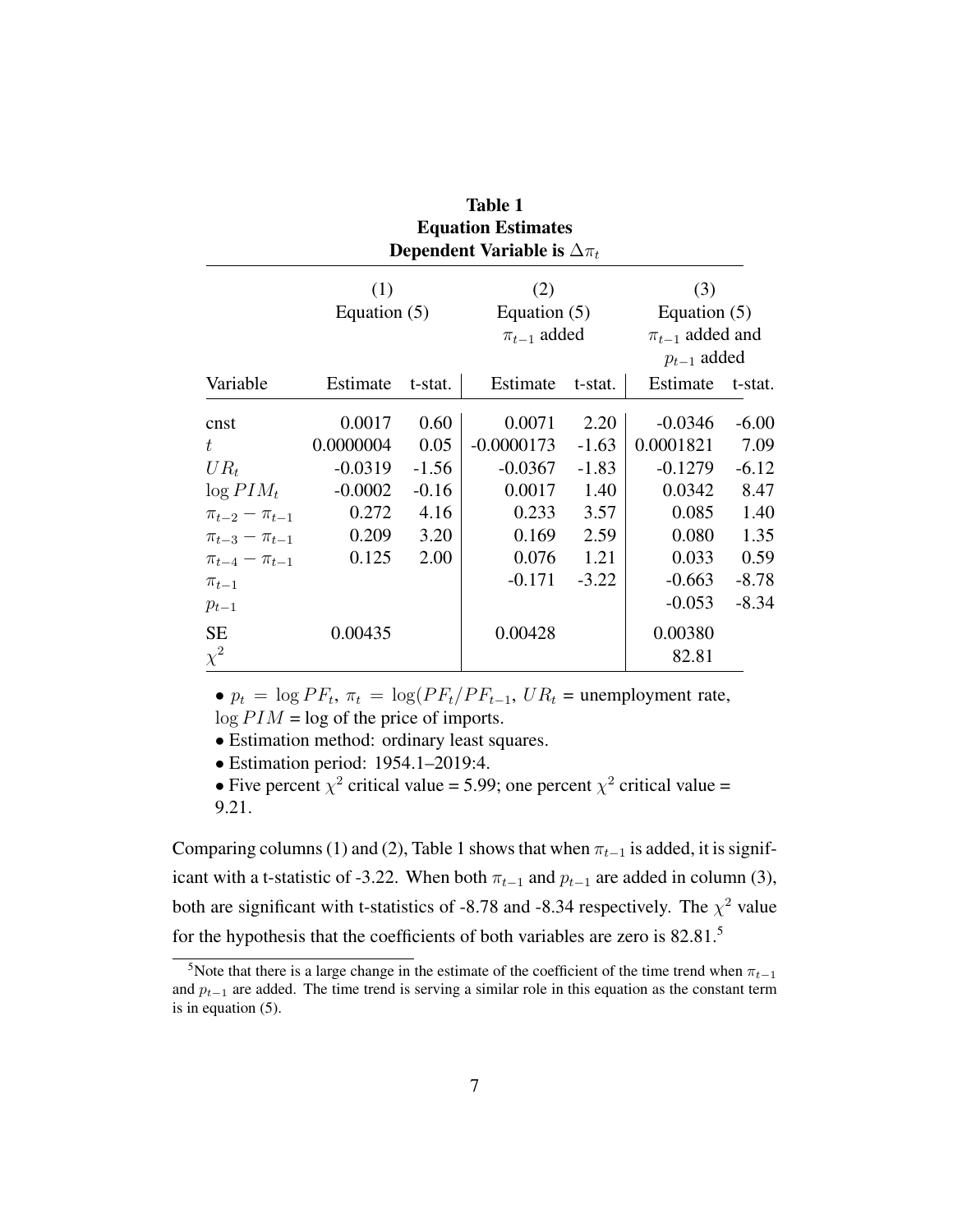The results thus strongly reject equation (5) and equation (5) with  $\pi_{t-1}$  added. Only the lagged inflation variables are significant, and there are very large changes in the coefficient estimates when  $\pi_{t-1}$  and  $p_{t-1}$  are added. In particular, the coefficient estimates of the unemployment rate are much smaller in absolute value without the two variables added.

#### 2.4 Dynamics

The three equations in Table 1 have quite different dynamics, and it will be useful to examine the differences. The question considered is the following: if the unemployment rate were permanently lowered by one percentage point, what would the price level and inflation consequences be? To answer this question, the following experiment was performed for each equation. A dynamic simulation was run beginning in 2021.2 using the actual values of all the variables from 2021.1 back. The values of  $UR$  and  $PIM$  from 2021.2 forward were taken to be the actual values for 2021.1. Call this simulation the "base" simulation. A second dynamic simulation was then run where the only change was that the unemployment rate was decreased permanently by one percentage point from 2021.2 on. The difference between the predicted value of  $\pi$  from this simulation and that from the base simulation for a given quarter is the estimated effect of the change in  $UR$  on  $\pi$ . Similarly for  $p$ .<sup>6</sup>

The results for the three equations are presented in Table 2. It should be stressed that these experiments are not meant to be realistic. For example, there is no Fed reaction to the rise in inflation. The experiments are simply meant to help illustrate how the equations differ in a particular dimension.

 $6B$ ecause the equations are linear, it does not matter what values are used for  $PIM$  as long as the same values are used for both simulations. Similarly, it does not matter what values are used for  $UR$  as long as each value for the second simulation is one percentage point higher than the corresponding value for the base simulation. Also, unless  $UR$  is exactly at the NAIRU, the base simulation for equation (5) will either have an accelerating or decelerating inflation and price path. The computed differences in this case are differences from the accelerating or decelerating path. For equation (5) with  $\pi_{t-1}$  added, the base simulation will have an accelerating or decelerating price path. For this reason results are presented in Table 2 only out 120 quarters.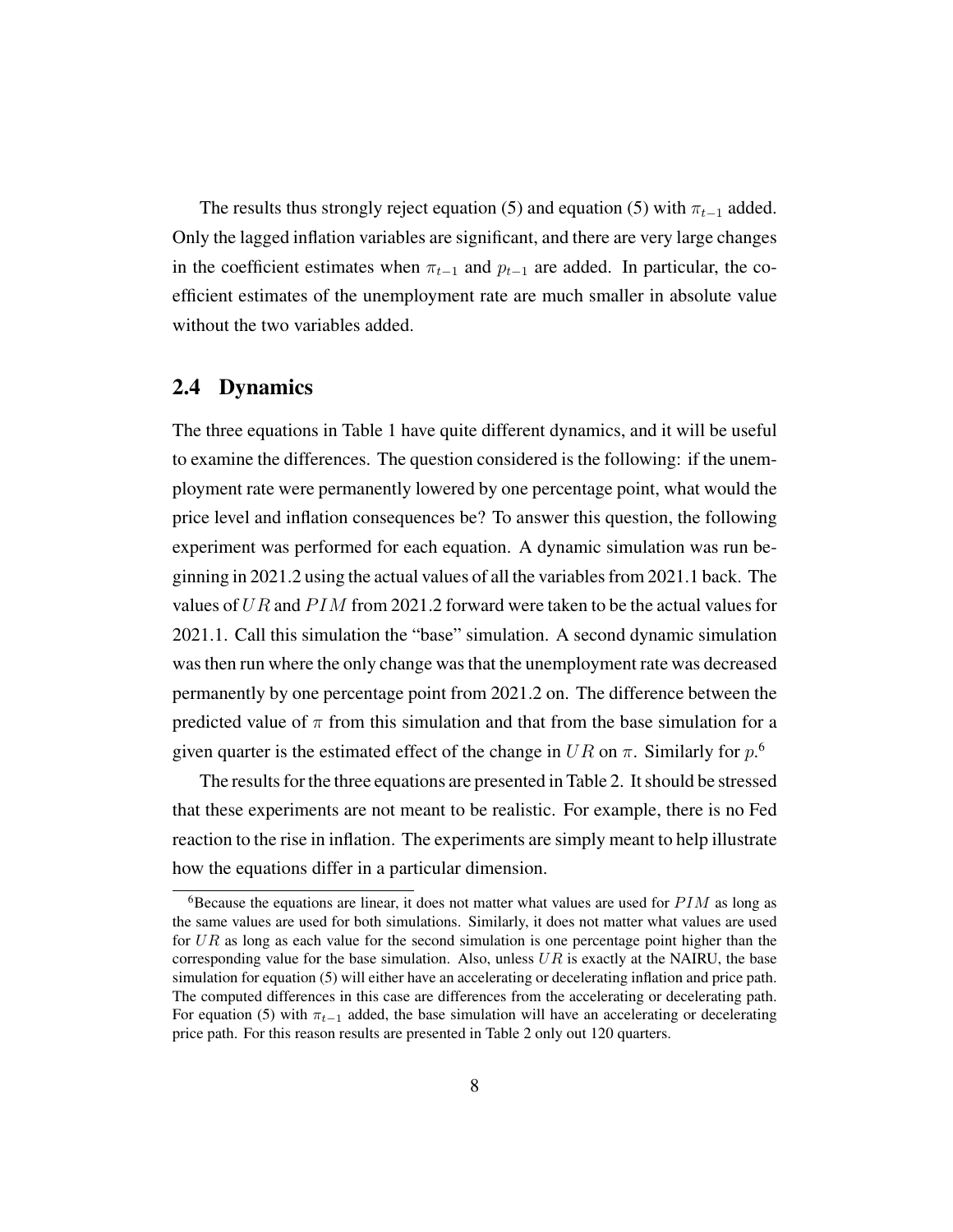|                | Equation $(5)$ |               | Equation $(5)$<br>$\pi_{t-1}$ added |               | Equation $(5)$<br>$\pi_{t-1}$ and |             |  |
|----------------|----------------|---------------|-------------------------------------|---------------|-----------------------------------|-------------|--|
|                |                |               |                                     |               | $p_{t-1}$ added                   |             |  |
|                | $P^{new}$      | $\pi^{new}$   | $P^{new}$                           | $\pi^{new}$   | $P^{new}$                         | $\pi^{new}$ |  |
| Quar.          | $-Pbase$       | $-\pi^{base}$ | $-Pbase$                            | $-\pi^{base}$ | $-Pbase - \pibase$                |             |  |
| $\mathbf{1}$   | 0.0003         | 0.13          | 0.0004                              | 0.15          | 0.0014                            | 0.51        |  |
| $\overline{2}$ | 0.0008         | 0.18          | 0.0009                              | 0.20          | 0.0028                            | 0.56        |  |
| 3              | 0.0014         | 0.23          | 0.0016                              | 0.25          | 0.0044                            | 0.58        |  |
| $\overline{4}$ | 0.0023         | 0.29          | 0.0024                              | 0.31          | 0.0060                            | 0.59        |  |
| 5              | 0.0033         | 0.36          | 0.0034                              | 0.36          | 0.0076                            | 0.59        |  |
| 6              | 0.0045         | 0.42          | 0.0045                              | 0.40          | 0.0091                            | 0.56        |  |
| 7              | 0.0058         | 0.48          | 0.0058                              | 0.44          | 0.0106                            | 0.53        |  |
| 8              | 0.0074         | 0.54          | 0.0071                              | 0.48          | 0.0120                            | 0.49        |  |
| 12             | 0.0157         | 0.79          | 0.0134                              | 0.60          | 0.0164                            | 0.35        |  |
| 40             | 0.1905         | 2.52          | 0.0761                              | 0.83          | 0.0260                            | 0.03        |  |
| 80             | 1.0446         | 4.99          | 0.1789                              | 0.86          | 0.0267                            | 0.00        |  |
| 120            | 3.4704         | 7.45          | 0.2868                              | 0.86          | 0.0267                            | 0.00        |  |
|                |                |               |                                     |               |                                   |             |  |

Table 2 Effects of a One Percentage Point Fall in  $UR$ 

• P = price level  $(PF)$ ,  $\pi = \log PF - \log PF_{-1}$ 

Consider the very long run properties in Table 2 first. For equation (5), the new price level grows without bounds relative to the base price level and the new inflation rate grows without bounds relative to the base inflation rate. For equation (5) with  $\pi_{t-1}$  added, the new price level grows without bounds relative to the base, but the inflation rate does not. It is 0.86 percentage points higher in the long run. For equation (5) with both  $\pi_{t-1}$  and  $p_{t-1}$  added, the new price level is higher by 2.67 percent in the limit and the new inflation rate is back to the base.

The long run properties are thus vastly different, as is, of course, obvious from the specifications. What is interesting, however, is that the effects on inflation are close after, say, 8 quarters. The inflation differences, new minus base, are 0.54, 0.48, and 0.49, respectively. It is hard to distinguish among the equations based only on their short run properties.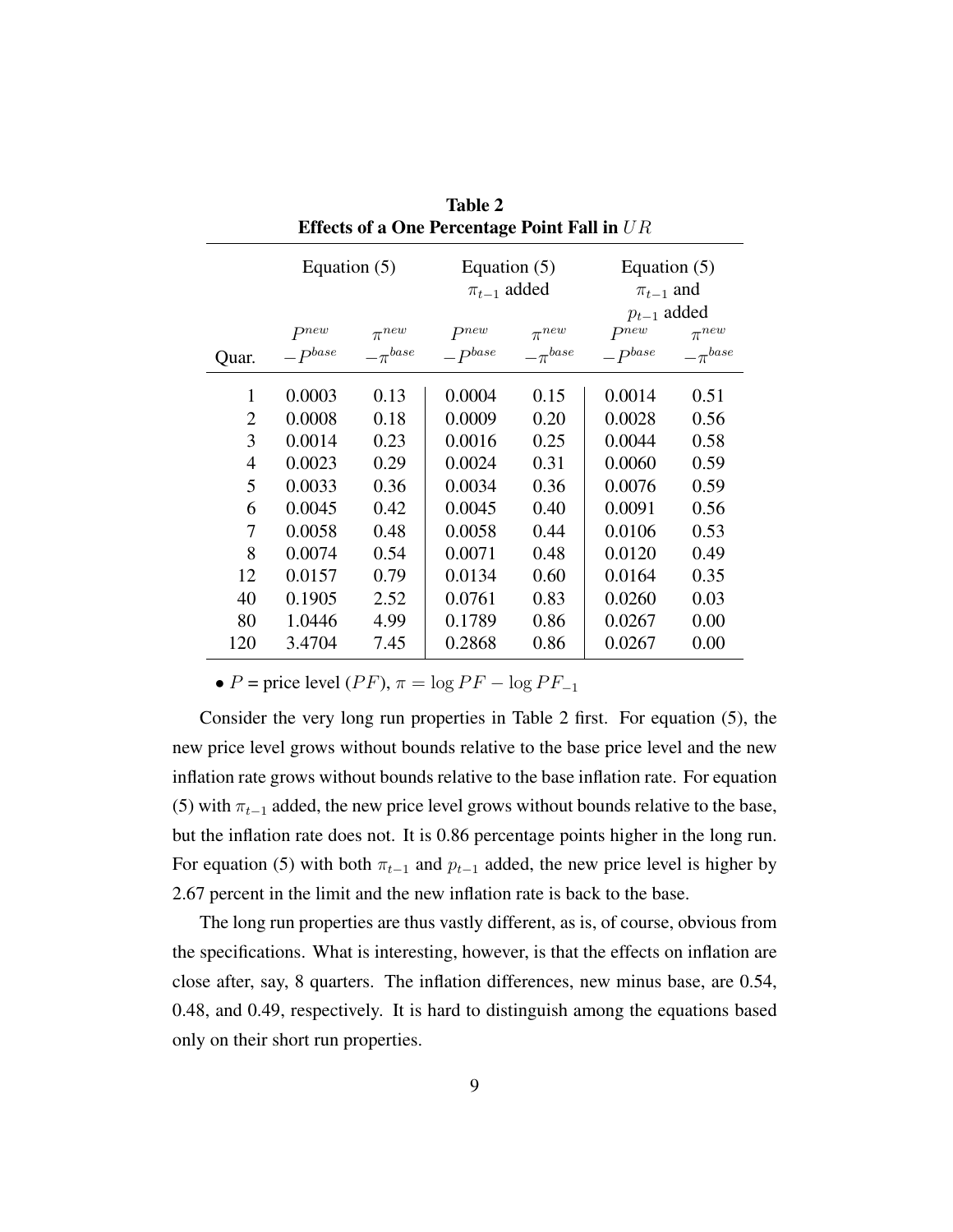#### 3 Price and Wage Equations

The results above support the specification of the price equation in level form, and this form is used for the price and wage equations in the US model. Three new variables are added to the analysis:  $WF$ , a wage rate of the firm sector,  $D5G$ , the employer social security tax rate, and  $LAM$ , a measure of potential labor productivity. The wage rate that measures the cost to the firm sector is  $WF(1+D5G)$ , the wage rate inclusive of employer social security taxes. LAM is constructed from peak-to-peak interpolation of the log of actual labor productivity, output divided by worker hours, for the 1952.1–2021.1 period. It's growth rate reflects the growth rate of potential productivity.<sup>7</sup>

Let  $p = \log PF$ ,  $wa = \log[WF \cdot (1 + D5G)] - \log LAM$ ,  $s = \log PIN$ , and d denote the demand variable. Then the price equation is

$$
p_t = \beta_1 p_{t-1} + \beta_2 w a_t + \beta_0 + \beta_3 t + \beta_4 d_t + \beta_5 s_t + \epsilon_t.
$$
 (6)

This equation is equation (5) with  $\pi_{t-1}$  and  $p_{t-1}$  added, with the wage rate added, and with only one lag of the price level.<sup>8</sup>

In the wage rate equation the wage rate runs off the price level. Let  $w =$  $\log WF - \log LAM$ . Then the wage rate equation is

$$
w_t = \gamma_1 w_{t-1} + \gamma_2 p_t + \gamma_3 p_{t-1} + \gamma_0 + \nu_t. \tag{7}
$$

This equation says that wages respond to prices, but are not directly affected by demand. Demand and cost shocks affect the price level, which then affects the wage rate. The price equation is identified because the wage rate equation includes the lagged wage rate, which the price equation does not. The wage rate equation

<sup>&</sup>lt;sup>7</sup>The peaks are 1955.2, 1963.3, 1966.1, 1973.1, 1992.4, and 2010.4, where the first line is extended back to 1952.1 and where from 2011.1 on the annual growth rate was taken to be 1.50 percent. The annual growth rates between the six peaks are 3.40, 2.73, 2.54, 1.56, and 2.01, respectively.

<sup>&</sup>lt;sup>8</sup>In equation (5) s equaled  $\log P I M - \tau_0 - \tau_1 t$ . Here s is just  $\log P I M$  since equation (6) already includes a constant term and time trend.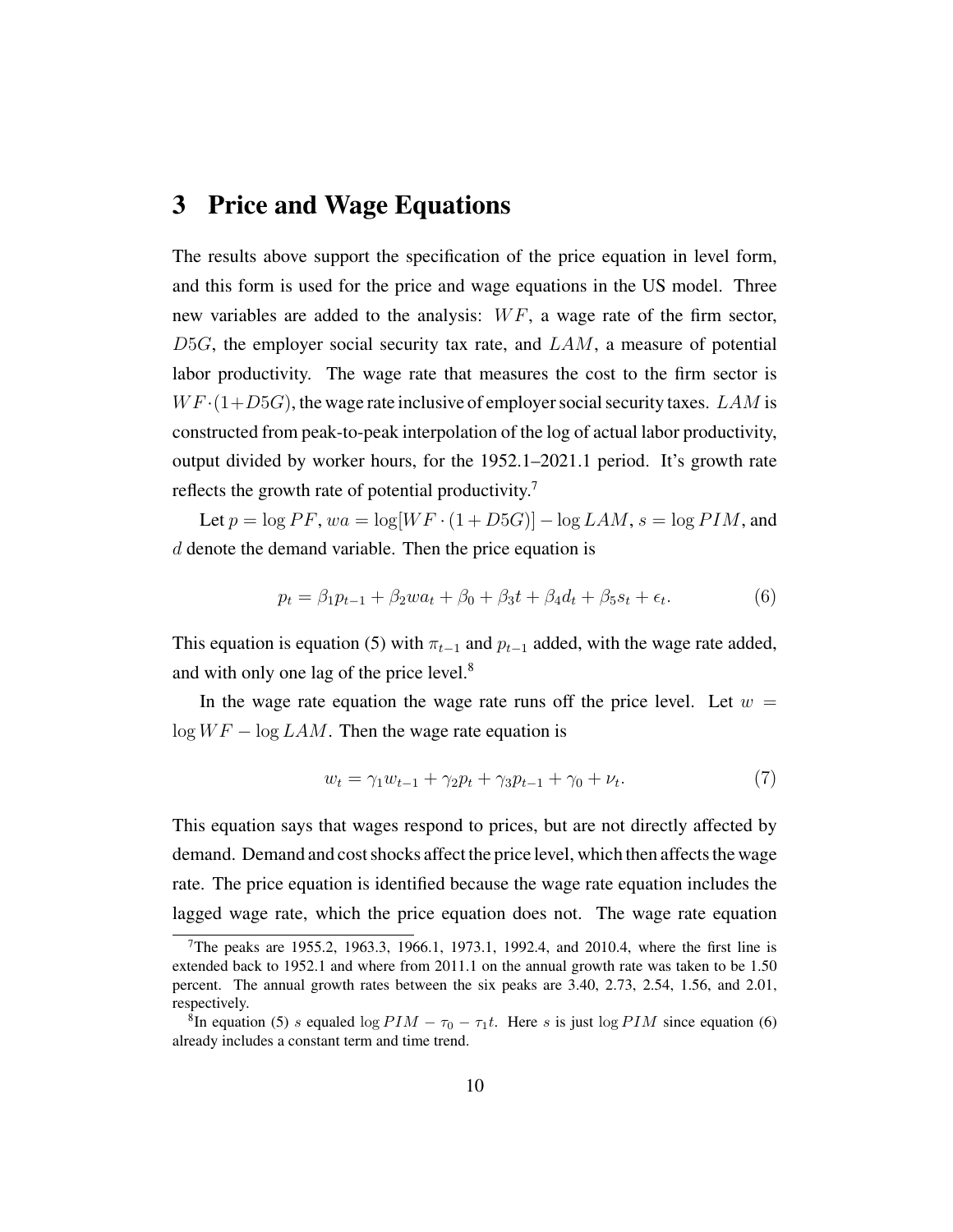is identified because the price equation includes  $d_t$  and  $s_t$ , which the wage rate equation does not.

A constraint is imposed on the coefficients in the wage rate equation to ensure that the determination of the real wage implied by the two equations is sensible. The relevant parts of the two equations regarding the constraint are

$$
p_t = \beta_1 p_{t-1} + \beta_2 w_t + \dots,\tag{8}
$$

$$
w_t = \gamma_1 w_{t-1} + \gamma_2 p_t + \gamma_3 p_{t-1} + \dots
$$
\n(9)

The implied real wage equation from these two equations should not have  $w_t - p_t$ as a function of either  $w_t$  or  $p_t$  separately, since one does not expect the real wage to grow simply because the levels of  $w_t$  and  $p_t$  are growing. The desired form of the real wage equation is thus

$$
w_t - p_t = \delta_1 (w_{t-1} - p_{t-1}) + \dots,\tag{10}
$$

which says that the real wage is a function of its own lagged value plus other terms. The real wage in equation (10) is not a function of the level of  $w_t$  or  $p_t$ separately. The constraint on the coefficients in equations (8) and (9) that imposes this restriction is:

$$
\gamma_3 = [\beta_1/(1 - \beta_2)](1 - \gamma_2) - \gamma_1. \tag{11}
$$

This constraint is imposed in the estimation by first estimating the price equation to get estimates of  $\beta_1$  and  $\beta_2$  and then using these estimates to impose the constraint on  $\gamma_3$  in the wage rate equation.

The time trend,  $t$ , in the price equation is meant to pick up any trend effects on the price level not captured by the other variables. Adding the time trend to an equation like this (in level form) is similar to adding the constant term to an equation specified in terms of changes rather than levels. The time trend will also pick up any trend mistakes made in constructing  $LAM$ . It also accounts for the trend in  $PIM$ .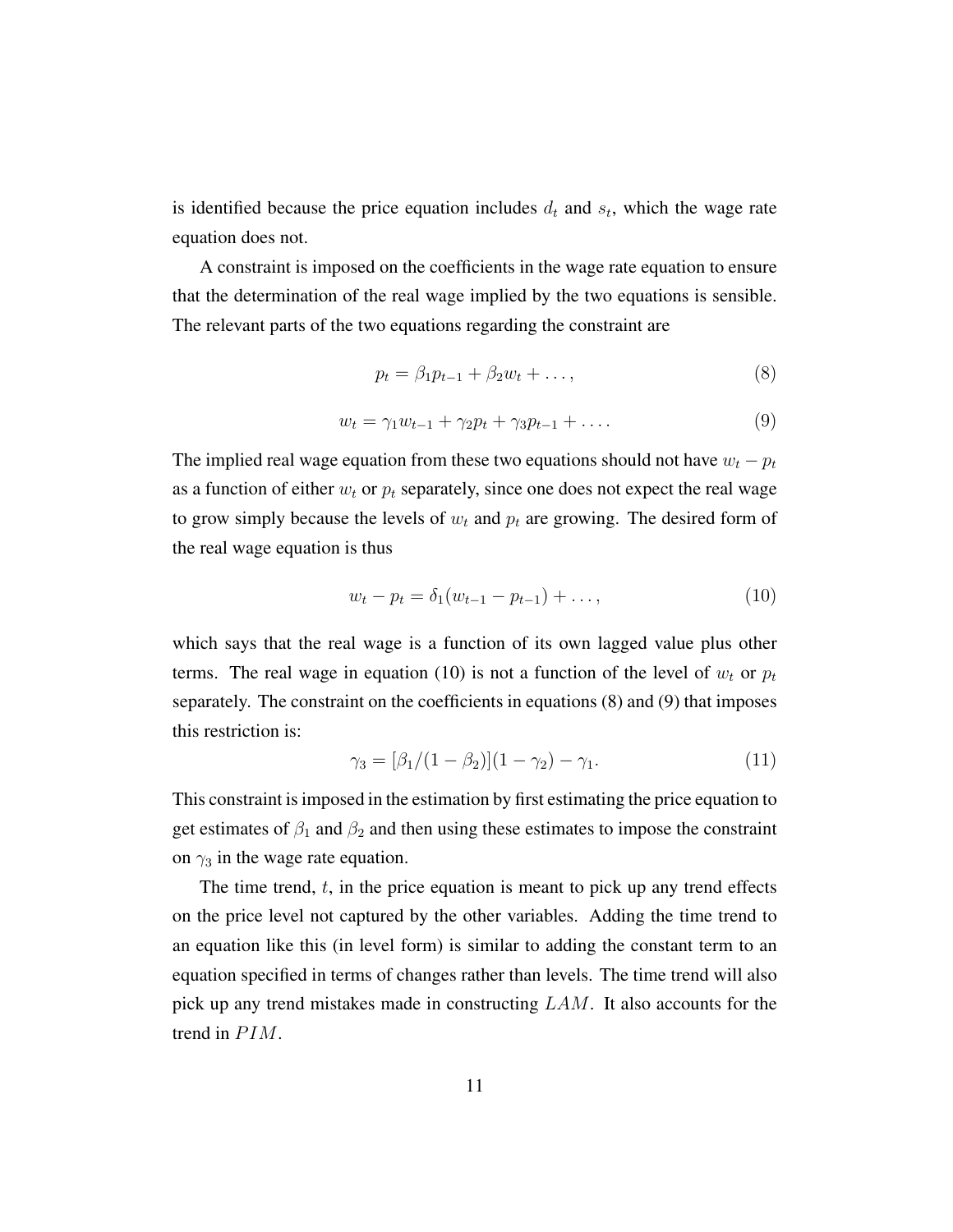The demand variable used in the previous section is the unemployment rate, UR. Three other variables are tried here:  $1/UR$ ,  $GAP$ , and  $1/(GAP + .07)$ , where  $GAP$  is an estimate of the output gap. The .07 is added to  $GAP$  in the reciprocal to ensure that the denominator does not go negative.<sup>9</sup> The form of the demand variable is an important question for forecasting 2021 and beyond since the economy may be pushed to capacity, which is the reason for the use of the reciprocals.

Table 2 includes four estimates of equation (6), for the four demand variables. Each is highly significant. The estimated standard errors are, respectively, 0.003769, 0.003711, 0.003846, and 0.003927.  $1/UR_t$  has the lowest standard error and  $1/(GAP_t + .07)$  has the highest, but they are all close. The estimates of the other coefficients are not sensitive to the demand variable used except for the coefficient estimate of  $wa_t$  when  $GAP$  is used. Although not shown in the table, when when both  $1/UR_t$  and  $UR_t$  are included together in the equation, the coefficient estimate for  $1/UR_t$  is 0.000364 with a t-statistic of 1.96 and the coefficient estimate for  $UR_t$  is -0.079 with a t-statisite of -1.49. The estimated standard error is 0.003717.  $1/UR_t$  is thus slightly better.

An estimate of the wage rate equation (7) is presented in Table 4. The constraint for this estimate is based on the coefficient estimates of the price equation with  $1/UR$  as the demand variable, the second equation in Table 3. As noted above, this equation simply reflects the assumption that wages follow prices.

The equations in Tables 3 and 4 are estimated by two stage least squares (2SLS). The main first stage regressors aside from the one-quarter lagged values of the explanatory variables in the equation are one-quarter lagged values of the log of real per capita government purchases of goods and services, the log of real per

<sup>&</sup>lt;sup>9</sup>The output gap in the US model is defined as  $(YS - Y)/YS$ , where Y is the actual output of the firm sector and  $YS$  is a measure of potential output.  $YS$  is computed from peak to peak interpolations of  $log Y$  over the 1952.1–2021.1 period. The peaks are 1953.2, 1966.1, 1973.2, 1999.4, 2006.4, and 2019.1, where tre the first line is extended back to 1952.1 and the last line is extended forward to 2021.1. The annual growth rates between the six peaks are 4.09, 3.67, 3.24, 2.65, and 1.83, respectively.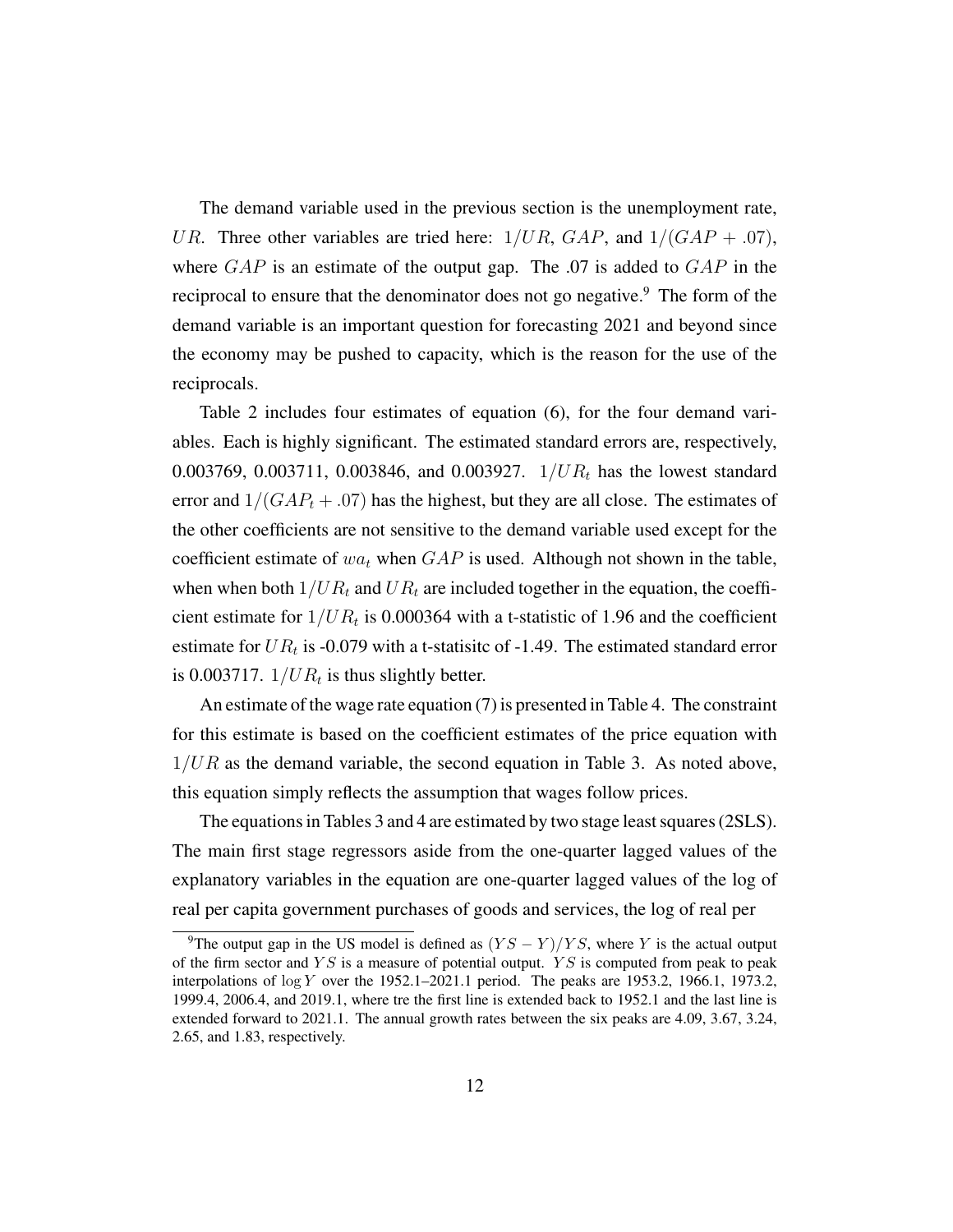| <b>Equation</b> (6) Estimates<br><b>Dependent Variable is </b> $\log PF_t$ |           |         |           |         |           |         |           |         |  |  |
|----------------------------------------------------------------------------|-----------|---------|-----------|---------|-----------|---------|-----------|---------|--|--|
| $d=UR$<br>$d=1/(GAP+.07)$<br>$d=1/UR$<br>$d = GAP$                         |           |         |           |         |           |         |           |         |  |  |
| Variable                                                                   | Estimate  | t-stat. | Estimate  | t-stat. | Estimate  | t-stat. | Estimate  | t-stat. |  |  |
| $\log PF_{t-1}$                                                            | 0.882     | 88.93   | 0.877     | 88.35   | 0.913     | 92.11   | 0.915     | 90.16   |  |  |
| $wa_t$                                                                     | 0.0471    | 4.67    | 0.0550    | 5.47    | 0.0191    | 1.83    | 0.0188    | 1.76    |  |  |
| cnst                                                                       | $-0.0181$ | $-2.23$ | $-0.0320$ | $-4.05$ | $-0.0361$ | $-4.40$ | $-0.0507$ | $-5.84$ |  |  |
| $t_{\cdot}$                                                                | 0.000243  | 11.98   | 0.000230  | 11.54   | 0.000220  | 10.64   | 0.000217  | 10.29   |  |  |
| $\log PIM_t$                                                               | 0.0495    | 21.96   | 0.0496    | 22.19   | 0.0448    | 21.45   | 0.0440    | 20.78   |  |  |
| $d_t$                                                                      | $-0.176$  | 9.30    | 0.000624  | 9.53    | $-0.111$  | $-9.12$ | 0.001123  | 8.51    |  |  |
| <b>SE</b>                                                                  | 0.003769  |         | 0.003711  |         | 0.003846  |         | 0.003927  |         |  |  |

Table  $3$ Equation (6) Estimates

•  $wa_t = \log[WF_t(1 + D5G_t)] - \log LAM_t$ 

• Estimation method: two stage least squares.

• Estimation period: 1954.1–2019:4.

L,

| Table 4                                               |
|-------------------------------------------------------|
| <b>Equation (7) Estimates</b>                         |
| <b>Dependent Variable is</b> $\log WF_t - \log LAM_t$ |

| Variable                                                                   | Estimate t-stat.                                        |  |
|----------------------------------------------------------------------------|---------------------------------------------------------|--|
| $\log WF_{t-1} - \log LAM_{t-1}$<br>$\log PF_t$<br>cnst<br>$\log PF_{t-1}$ | 0.943 52.04<br>0.926 34.05<br>$-0.0371 - 3.19$<br>0.928 |  |
| <b>SE</b>                                                                  | 0.007824                                                |  |

• Coefficient for  $\log PF_{t-1}$  constrained.

• Estimation method: two stage least squares.

• Estimation period: 1954.1–2019:4.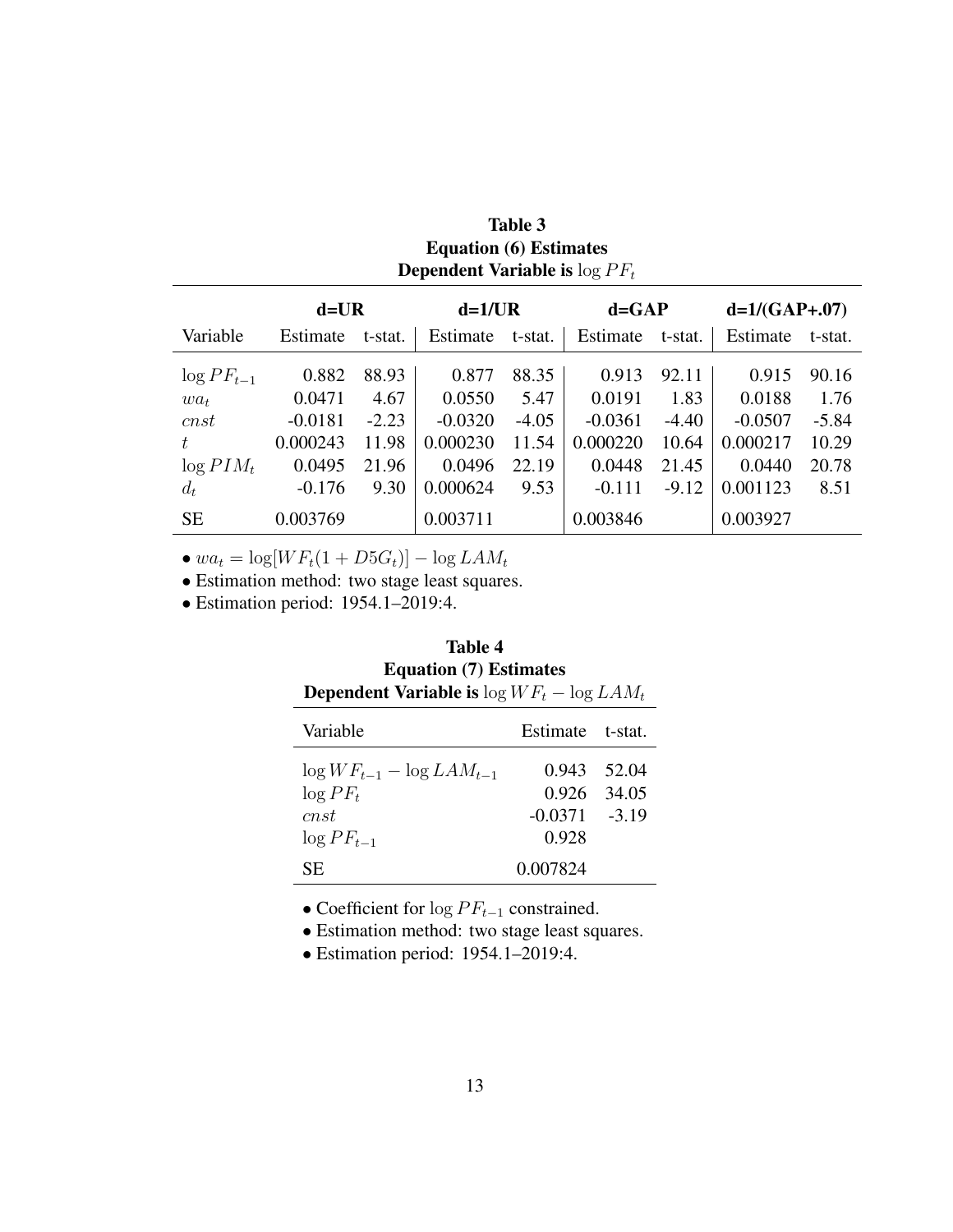capita government transfer payments other than unemployment benefits, and the log of real per capita exports. No current quarter values are used as first stage regressors. The complete list of first stage regressors is in MM, Table A.9.

A popular question in current work is whether the Phillips curve has become flatter. Focusing on the second equation in Table 3, the price equation in the US model with  $1/UR$  as the demand variable, the question is whether the coefficient of  $1/UR$  has become smaller over time. The coefficient estimate is in fact relatively stable. The estimation period begins in 1954.1. When the equation is estimated through 1971.1, 69 observations, the coefficient estimate is 0.000755, which compares to 0.000624 in Table 3. When the end point is extended one quarter at a time, the largest estimate is 0.000762 in 1972.3 and the smallest estimate is 0.000549 in 2008.2. All the coefficient estimates are significant. This is a small range for this kind of work.

What does not work, however, is to do a rolling regression of, say, 20 years (80 quarters). Here the variation in the coefficient estimates is large. The problem with this procedure in my view is that the sample size is too small. As one rolls out of the mid 1980's, the inflation experience in the late 1960's, 1970's, and mid 1980's is lost, and one enters a much smoother period regarding inflation. Using 80 quarters, the last sample period is 2000.1–2019.4, which is clearly not typical of the historical experience of inflation. It should not be surprising that price equations estimated for this period are considerably different from ones estimated earlier or for a longer period. Not using information through the 1980's is problematic.

#### 4 Demand Assumptions

There are seven price equations to consider: the three in Table 1 and the four in Table 3. Five require future values of  $UR$  and two require future values of  $GAP$ . The forecast period is 2021.2–2023.4, 11 quarters. The US model is used for the forecasts. A key issue for the forecasts is how to account for the American Rescue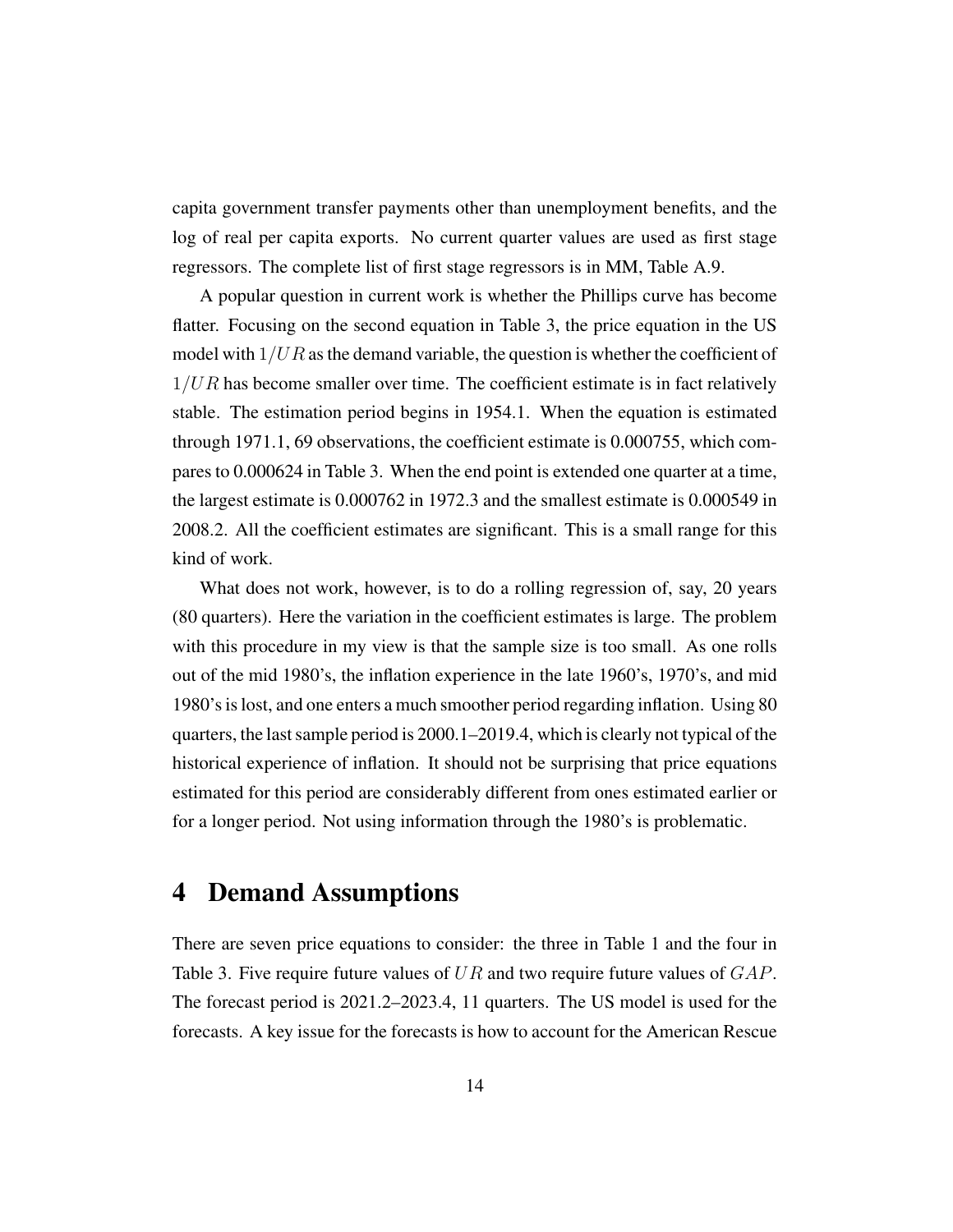Plan Act (ARPA) passed in March 2021. The Congressional Budget Office (CBO) and the Joint Committee on Taxation (JCT) have estimated the budget outlays from this act: \$1,088 billion in FY2021, \$476 billion in FY2022, \$115 billion in FY2023, and then relatively small amounts after that. Some of this was spent in 2021.1. From the national income and product accounts (NIPA) released April 29, 2021, federal transfer payments to persons  $(TR)$  was larger in 2021.1 versus 2020.1, the last "normal" quarter before the pandemic, by \$686 billion at a quarterly rate. Grants-in-aid to state and local (S&L) governments  $(GIA)$  was larger by \$39 billion, and subsidies  $(SUB)$  was larger by \$82 billion. This total, \$807 billion, is assumed to be due to the ARPA. This leaves \$281 billion left for 2021.2 and 2021.3 using the CBO and JCT estimate of \$1,088 billion for FY2021. I have allocated this 60/40 in the two quarters, so \$169 billion in 2021.2 and \$112 billion in 2021.3. For the next four quarters I have allocated the \$476 evenly, so \$119 billion each. For the next four quarters I have allocated the \$115 billion evenly, so \$29 billion each.

These values are in nominal terms. To convert them to real terms, I took the value of the GDP deflator in 2021.1, let it grow at an annual rate of 3 percent, and used these values to deflate the nominal values. The 11 values over the 11 quarters in billions of dollars are 145, 96,101, 100, 99, 99, 24, 24, 24, and 23. (The actual \$807 billion nominal value in 2021.1 is \$699 billion in real terms.) Although some of this additional spending will take the form of increased real  $GIA$  and increased  $SUB$ , for purposes of the forecast all has been put in real TR.  $SUB$  was taken to be \$20 billion in each of the 11 quarters, roughly its value in 2020.1. Real GIA was taken to grow at an annual rate of 3 percent from 2021.2 on using as a base value its value in 2020.1. In addition, S&L government transfer payments to persons was taken to grow at an annual rate of 3 percent using as a base value its value in 2020.1.<sup>10</sup> Real TR was taken to grow at an annual rate of 3 percent

<sup>&</sup>lt;sup>10</sup>The values of S&L transfer payments were higher during the pandemic as S&L governments passed on some of the increased GIA to persons. Since only normal growth is assumed for real GIA for the forecast, only normal growth was assumed for S&L transfer payments to persons.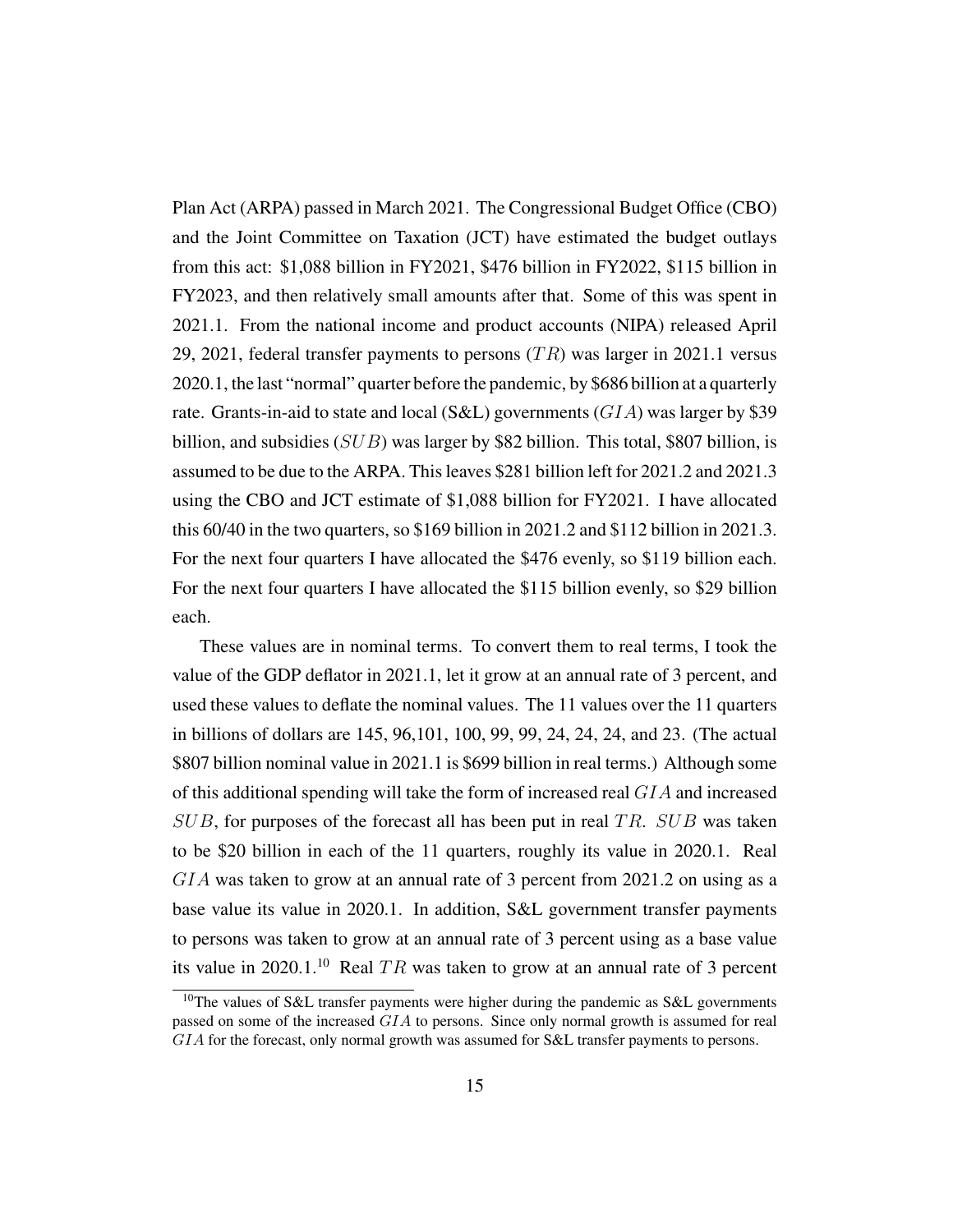using as a base value its value in 2020.1 and then the additions discussed above were added to these values.  $TR$  is part of disposable income, which in the model affects household expenditures, both consumption and housing investment.

Since some of the additional spending from ARPA will go to subsidies and GIA, the implicit assumption used here is that the multiplier effects from these two variables are the same as the multiplier effects from  $TR$ . The real output multipliers from increasing real  $TR$  by 1 for the 11 quarters are respectively: 0.11, 0.25, 0.36, 0.45, 0.51, 0.55, 0.58, 0.60, 0.62, 0.63, and 0.64. The initial effects are thus small, rising to a multiplier of about half after 4 quarters. As is obvious from the large increases in the personal saving rate after the pandemic stimulus payments, households initially save much of the increase transfer payments.

Some of the other assumptions for the forecast are as follows (all growth rates are at annual rates): tax rates unchanged from their 2021.1 values, real exports growing at 3 percent, the price of imports growing at 3 percent,  $\overline{Y}S$  growing at 3 percent, LAM growing at 1.5 percent, and the relative price of housing growing at 5 percent. In addition, the estimated Fed rule is dropped and the short term interest rate in the model  $(RS)$ , the three-month Treasury bill rate) is assumed to be unchanged from its 2021.1 value, which is 5 basis points. The forecast and all the assumptions are on my website.

Nothing was done about possible tax and spending changes from the Biden administration's proposed infrastructure plans. The current forecast is obviously a conditional forecast, conditional on nothing new done after the ARPA. As least for the first year or two "nothing new" is likely not a bad approximation since it will take time for the legislation to be passed if it is and for the beginning of the increased spending and taxes.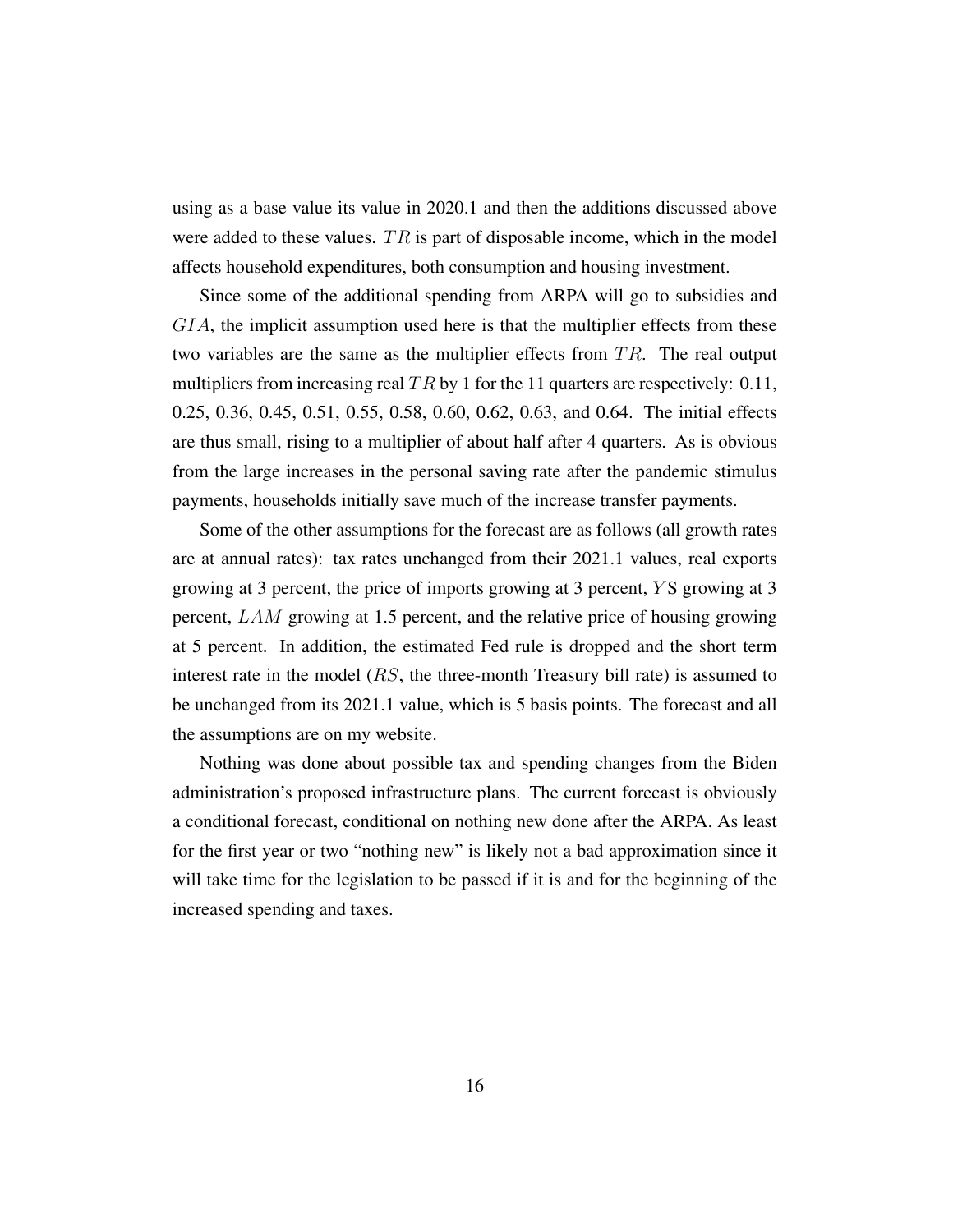| Forecasts for 2021.2–2023.4 |              |          |     |  |  |  |  |  |
|-----------------------------|--------------|----------|-----|--|--|--|--|--|
|                             | $\%\Delta Y$ | GAP      | UΒ  |  |  |  |  |  |
| $2021.1^a$                  | 7.4          | 0.022    | 6.2 |  |  |  |  |  |
| 2021.2                      | 12.8         | $-0.001$ | 5.5 |  |  |  |  |  |
| 2021.3                      | 9.6          | $-0.017$ | 4.7 |  |  |  |  |  |
| 2021.4                      | 6.3          | $-0.025$ | 4.0 |  |  |  |  |  |
| 2022.1                      | 4.2          | $-0.028$ | 3.6 |  |  |  |  |  |
| 2022.2                      | 3.4          | $-0.029$ | 3.4 |  |  |  |  |  |
| 2022.3                      | 3.3          | $-0.029$ | 3.2 |  |  |  |  |  |
| 2022.4                      | 2.6          | $-0.027$ | 3.2 |  |  |  |  |  |
| 2023.1                      | 2.5          | $-0.027$ | 3.2 |  |  |  |  |  |
| 2023.2                      | 2.7          | $-0.027$ | 3.3 |  |  |  |  |  |
| 2023.3                      | 2.9          | $-0.027$ | 3.3 |  |  |  |  |  |
| 2023.4                      | 2.9          | $-0.027$ | 3.3 |  |  |  |  |  |
|                             |              |          |     |  |  |  |  |  |

Table 5

 $\bullet$  <sup>*a*</sup>Actual

•  $% \Delta Y$  = percentage change in real output, annual rate.

The second price equation in Table 3, the one using  $1/UR$ , was used for the forecast. It makes little difference to the forecasts of the unemployment rate and output which price equation is used. The results for output, the gap, and the unemployment rate are presented in Table 5. The predicted output growth rate is 12.8 percent for 2021.2. (All growth rates are at annual rates.) This large rate is in part due to household wealth, which is large from past transfer payments saved and from past large increases in stock and housing prices. This has a large effect on household expenditures, including housing investment. The high growth rate is also due in part to a large predicted inventory correction in 2021.2 (inventory investment was negative and large in absolute vlaue in 2021.1.) In addition,  $TR$  is large from the ARPA. The predicted output growth rate is also large in 2021.3 and 2021.4 at 9.6 and 6.3 percent respectively. This is from the continuing wealth effects and the continuing large transfer payments. The output gap becomes negative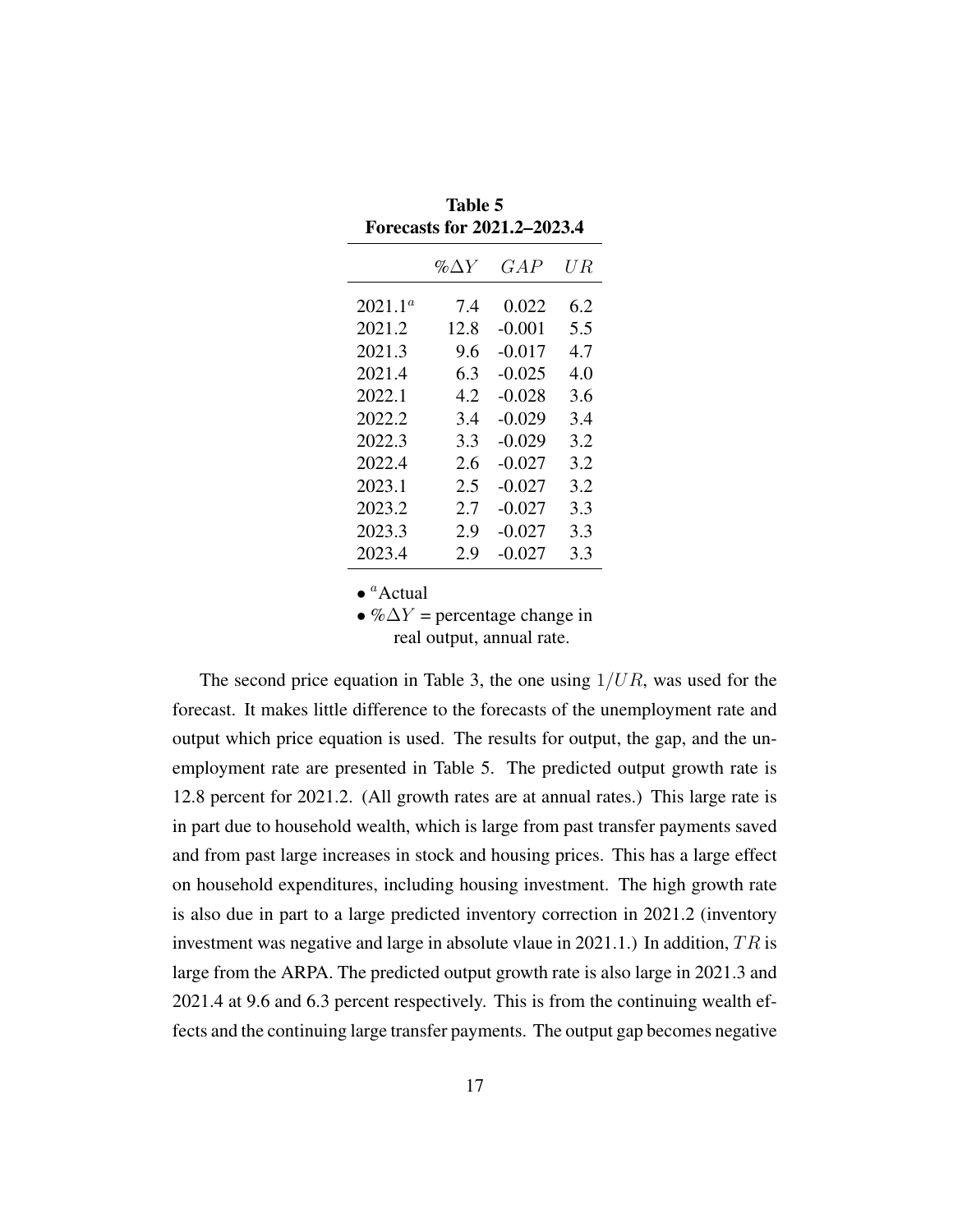in 2021.2, falling from 0.022 to -0.001. By 2021.4 it is -0.024. The unemployment rate falls from 6.2 percent in 2021.1 to 5.5 percent in 2021.2. By 2022.1 it is down to 3.6 percent. None of this is, of course, surprising. The U.S. economy has had a huge fiscal stimulus, a huge increase in financial and housing wealth, and an accommodating monetary policy.

The forecast details are on my website, but it is instructive to give a few more details here. Comparing 2021.1 to 2019.4, private jobs fell by 7.93 million, government jobs fell by 1.12 million, and the number of people holding two jobs (moonlighters) fell by 1.55 million. The number of people employed, which is jobs minus moonlighters, thus fell by 7.50 million. Had there been no change in the labor force, the number of people unemployed would have increased by 7.50 million. In fact it increased by only 4.09 million because the labor force fell by 3.41 million. The unemployment rate rose from 3.6 percent to 6.2 percent.

How fast is the economy forecasted to come back? Comparing the forecast values for 2022.1 to the actual values in 2021.1, private jobs rose by 5.78 million, government jobs rose by 0.24 million, and moonlighters rose by 0.97 million. The number of people employed thus rose by 5.05 million. The labor force rose by 0.96 million, so the number of people unemployed fell by 4.09 million. The unemployment rate fell from 6.2 percent to 3.6 percent. Had the labor force been forecast to come back to where it was, the fall in the unemployment would obviously been less. One of the reasons for the small forecasted rise in the labor force relative to how much it fell is that household wealth has a negative effect on labor supply in the labor force participation equations, and, as noted above, there are large increases in household wealth. The labor force is not back to its 2019.4 value until 2023.3. The number of private jobs is back by 2022.3.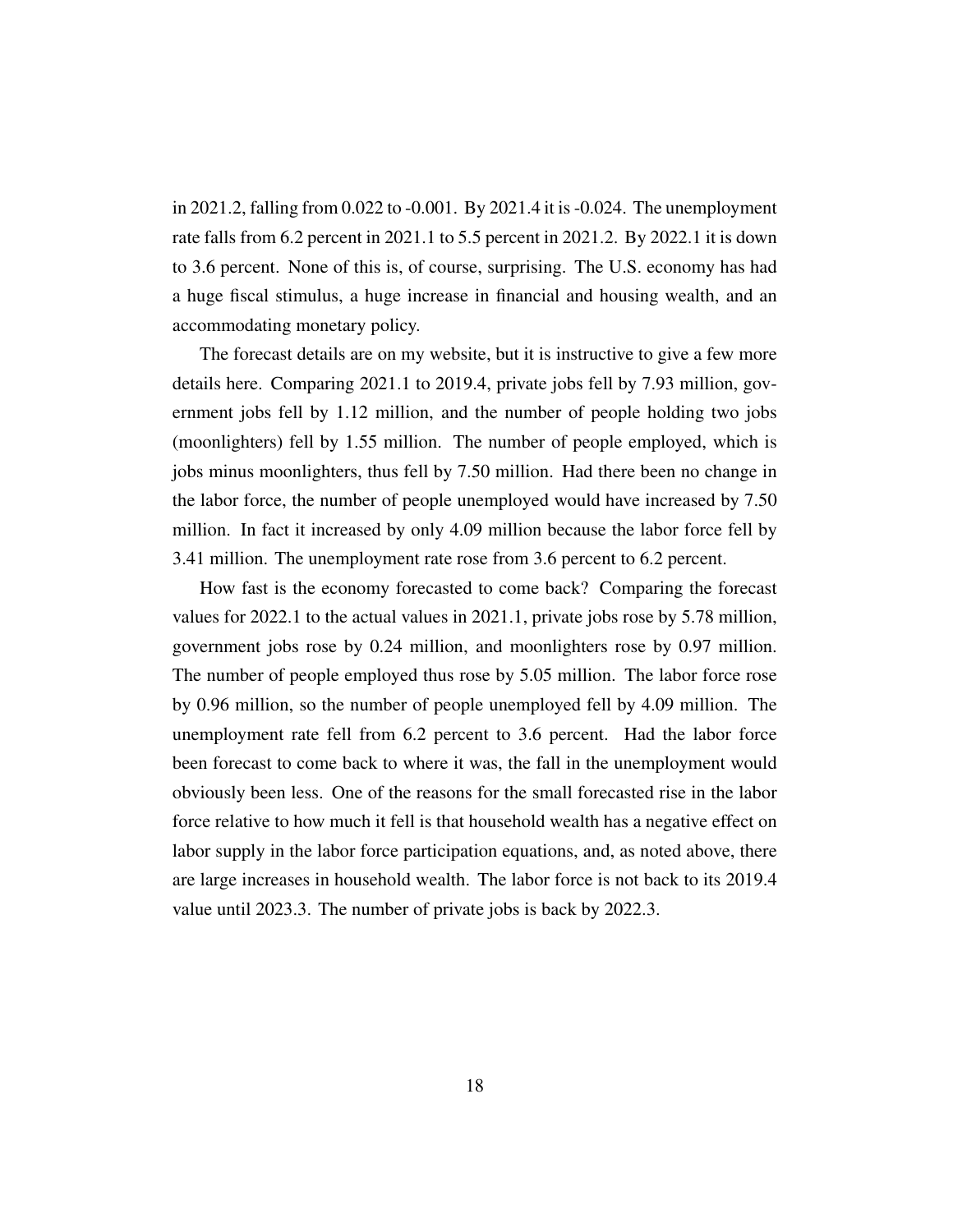#### 5 Inflation Forecasts

Given the unemployment rate values in Table 5, what are the inflation forecasts? The first three columns in Table 6 present the forecasts using the three equations in Table 1. Although the first two equations are rejected by the data, it is of interest to see what they imply. Equation (5) has an increasing inflation rate, from 2.7 percent in 2021.2 to 4.7 percent in 2023.4. Equation (5) with  $\pi_{t-1}$  added has a roughly constant inflation rate at about 2.5 percent. Equation (5) with  $\pi_{t-1}$  and  $p_{t-1}$  added has an inflation rate rising to 3.4 percent in 2022.1 and then leveling out at about 3.7 percent. The low inflation rate forecasts from equation (5) with  $\pi_{t-1}$  added are low in part because the coefficient on  $UR$  (Table 1) is fairly low in absolute value.

Presented next in Table 6 are four inflation forecasts from the US model, using the four price equations in Table 3. Each of the four forecasts corresponds to a slightly different estimated wage rate equation because the coefficient constraint uses the estimates from the price equation. Also, each forecast corresponds to slightly different unemployment rate and gap forecasts because the two variables are endogenous. However, these differences are small across the four forecasts. Column (4) contains the forecast using  $UR$  as the explanatory variable in the price equation. These forecast values are similar to those in column (3) since the two price equations are similar—both use the level of the unemployment rate and both are in level form. Column (5) is for  $1/UR$  as the explanatory variable in the price equation. Remember that this is the best fitting equation. After the first two quarters the inflation forecasts in column (5) are larger than those in column (4), which uses  $UR$ . By the middle of 2022 they are about 1 percentage point higher, with an inflation rate of 3.7 percent. Given the low values of the unemployment rate, the nonlinearity is predicting more inflation.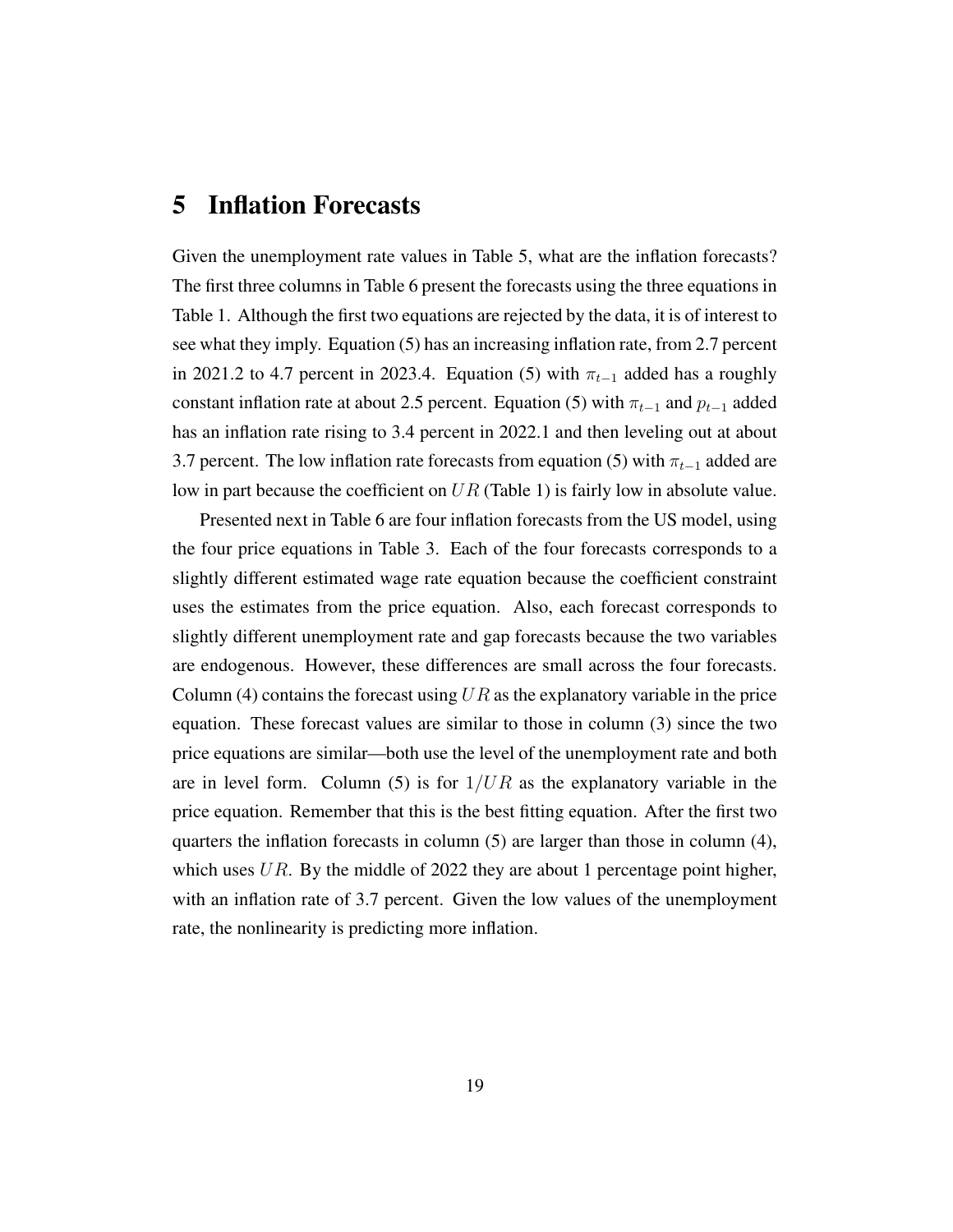| Table 6                               |  |  |  |  |  |  |
|---------------------------------------|--|--|--|--|--|--|
| Inflation Forecasts for 2021.2–2023.4 |  |  |  |  |  |  |
| <b>Using Various Price Equations</b>  |  |  |  |  |  |  |

|            | (1) | (2) | (3) | (4) | (5) | (6) | (7) |
|------------|-----|-----|-----|-----|-----|-----|-----|
| $2021.1^a$ | 3.7 | 3.7 | 3.7 | 3.7 | 3.7 | 3.7 | 3.7 |
| 2021.2     | 2.7 | 2.5 | 2.3 | 2.1 | 1.6 | 2.7 | 3.2 |
| 2021.3     | 3.4 | 2.7 | 2.8 | 2.7 | 2.5 | 3.5 | 5.2 |
| 2021.4     | 3.4 | 2.6 | 3.1 | 3.2 | 3.5 | 3.8 | 6.6 |
| 2022.1     | 3.6 | 2.6 | 3.4 | 3.5 | 4.2 | 3.9 | 6.9 |
| 2022.2     | 3.7 | 2.5 | 3.5 | 3.7 | 4.6 | 3.9 | 6.8 |
| 2022.3     | 3.9 | 2.5 | 3.7 | 3.7 | 4.8 | 3.9 | 6.6 |
| 2022.4     | 4.0 | 2.5 | 3.8 | 3.7 | 4.8 | 3.8 | 6.0 |
| 2023.1     | 4.2 | 2.5 | 3.8 | 3.6 | 4.6 | 3.7 | 5.3 |
| 2023.2     | 4.4 | 2.5 | 2.8 | 3.5 | 4.3 | 3.6 | 4.9 |
| 2023.3     | 4.5 | 2.4 | 3.7 | 3.5 | 4.1 | 3.5 | 4.6 |
| 2023.4     | 4.7 | 2.4 | 3.7 | 3.5 | 4.0 | 3.5 | 4.3 |

 $\bullet$  <sup>*a*</sup>Actual

• Inflation is the percentage change in  $PF$  at an annual rate.

- Price equations are as follows:
- (1): Table 1 (1)  $UR$
- (2): Table 1 (2)  $UR$
- (3): Table 1 (3)  $UR$
- (4): Table 2 (1)  $UR$
- (5): Table 2 (2)  $1/UR$
- $\bullet$  (6): Table 2 (3) GAP
- (7): Table 2 (4)  $1/(GAP + .07)$

Columns (6) and (7) use  $GAP$  and  $1/(GAP + .07)$ . The forecast values using  $GAP$  are slightly higher than those using  $UR$ , although the forecasts using  $1/(GAP + .07)$  are much higher than those using  $1/UR$ . By the end of 2021 the inflation rate is up to 6.6 percent using  $1/(GAP + .07)$ . Probably less weight should be put on the  $GAP$  results since the equations do not fit quite as well. This does, however, show the fragility of macroeconometric research. While the fits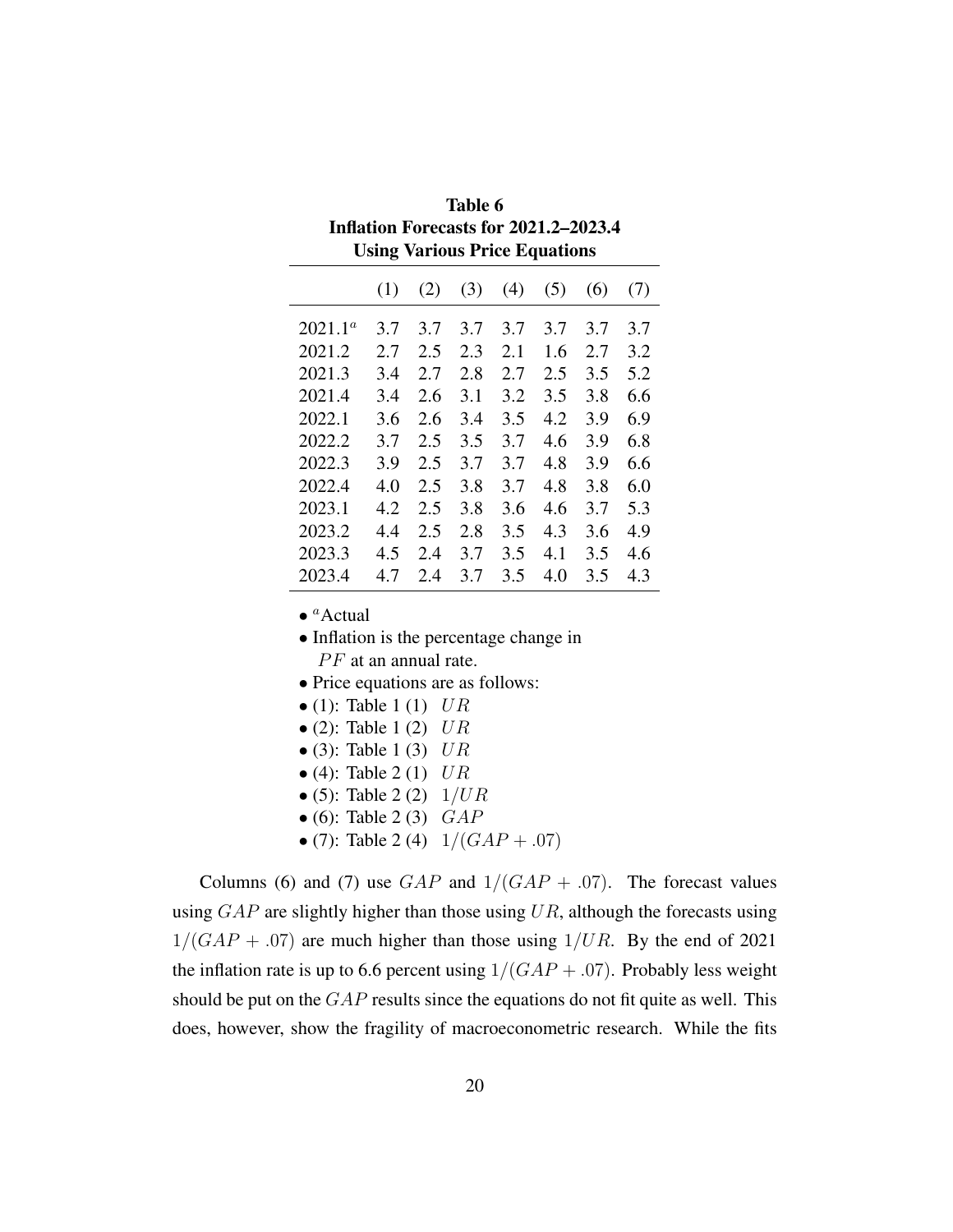are fairly close, the implications are quite different.

In Table 6 the most weight should probably be place on column (5), which uses  $1/UR$  in the price equation. This gives the best fit, and  $1/UR$  is better than UR when both are included in the equation. The reason for the low inflation forecasts for the first two quarters is that the unemployment rate is still fairly high. Once the unemployment rate gets down to about 3.5 percent, the inflation forecasts increase to over 4 percent. They are coming down at the end, but slowly. An interesting question is if this turns out to be the case, will the Fed step in and if so how effective will it be? This question is examined in Section 7. Another interesting question is how uncertain are these forecasts? What are the standard errors, and what is the probability of inflation getting much higher, like 6 percent? This question is examined next.

#### 6 Stochastic Simulation

Stochastic simulation can be used to estimate the uncertainty of the above forecasts. The US model consists of 23 estimated equations, not counting the estimated Fed rule. It is estimated by 2SLS for the 1954.1–2019.4 period, 264 quarters. Thus for each estimated equation there are  $264$  estimated residuals.<sup>11</sup> In addition, two other estimated equations were added. In the model the price of imports  $(PIM)$ and the relative price of housing  $(PSI14)$  are exogenous. For the first equation the log change in  $PIM$  was regressed on a constant, and for the second equation the log change in  $PSI14$  was regressed on a constant. Adding these two equations to the model allows the uncertainty from the two to affect the overall uncertainty estimates.  $PIM$  is like an asset price in that it is affected by oil prices and exchange rates. Similarly, the relative price of housing is an asset price. The

<sup>&</sup>lt;sup>11</sup>If the initial estimate of an equation suggests that the error term is serially correlated, the equation is reestimated under the assumption that the error term follows an autoregressive process (usually first order). The structural coefficients in the equation and the autoregressive coefficient or coefficients are jointly estimated (by 2SLS).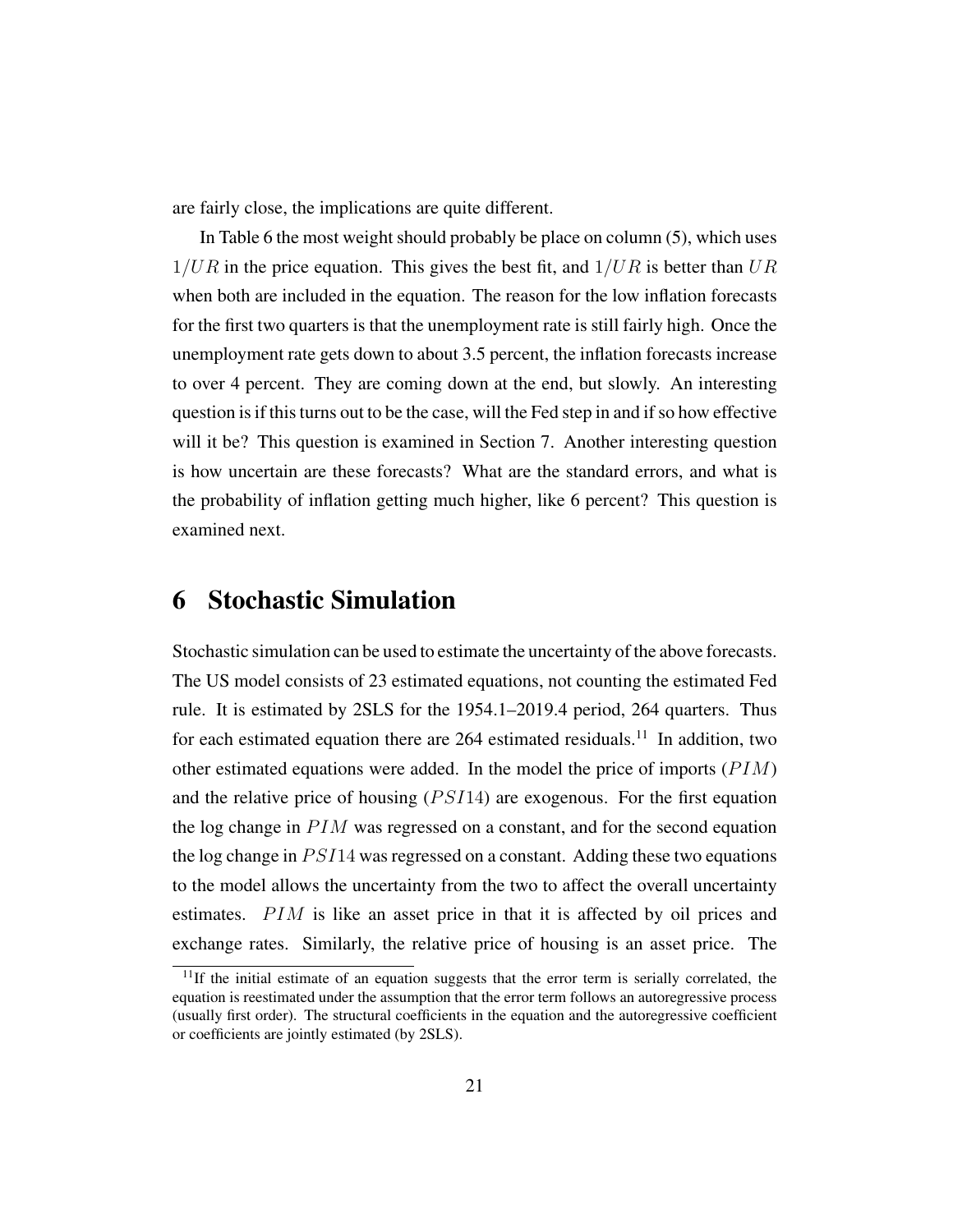expanded model thus has 25 estimated equations. Let  $\hat{u}_t$  denote the 25-dimension vector of estimated residuals for quarter t,  $t = 1, ..., 264$ . The  $\hat{u}_t$  error terms are after adjustment for any autoregressive properties, and they are taken to be *iid* for purposes of the draws.

The solution period is 2021.2–2023.4, 11 quarters. The model was solved 10,000 times for this period. Each trial is as follows. First, 11 error vectors are drawn with replacement from the 264 error vectors  $\hat{u}_t$ ,  $t = 1, ..., 264$ . These errors are added to the equations and the model is solved dynamically for the 2021.2– 2023.4 period. The predicted values are recorded. This is one trial. This procedure is then repeated 10,000 times, which gives 10,000 predicted values of each variable. The mean and standard error and other measures can then be computed for each variable. See Sections 2.6 and 2.7 in MM for more details. When this was done there were 80 solution errors, and in these cases the trial was skipped. There are thus 9,920 trials. This means that the uncertainty estimates are at least slightly too low since the solution errors are due to extreme draws.

Results are reported here for four variables: UR four and eight quarters ahead and the four-quarter percentage change in  $PF$  for the first and second four-quarter periods,  $2022.1-2021.1$  and  $2023.1-2022.1$ . For UR to two predicted values are 3.63 and 3.24 with standard errors of 0.75 and 1.03. For the four-quarter ahead percentage changes in  $PF$  the two predicted values are 2.95 and 4.70 with standard errors of 1.29 and 3.20. There is thus more uncertainty in the inflation forecasts than in the unemployment rate forecasts.

According to these results, how likely is it that inflation will be quite high. If one takes "quite high" as the four-quarter percentage change in  $PF$  in the second four-quarter period greater or equal to 6 percent, there were 3,131 trials in which this was true, or 0.316 percent. This reflects the fact that there is considerable uncertainty in the second four-quarter forecast of inflation.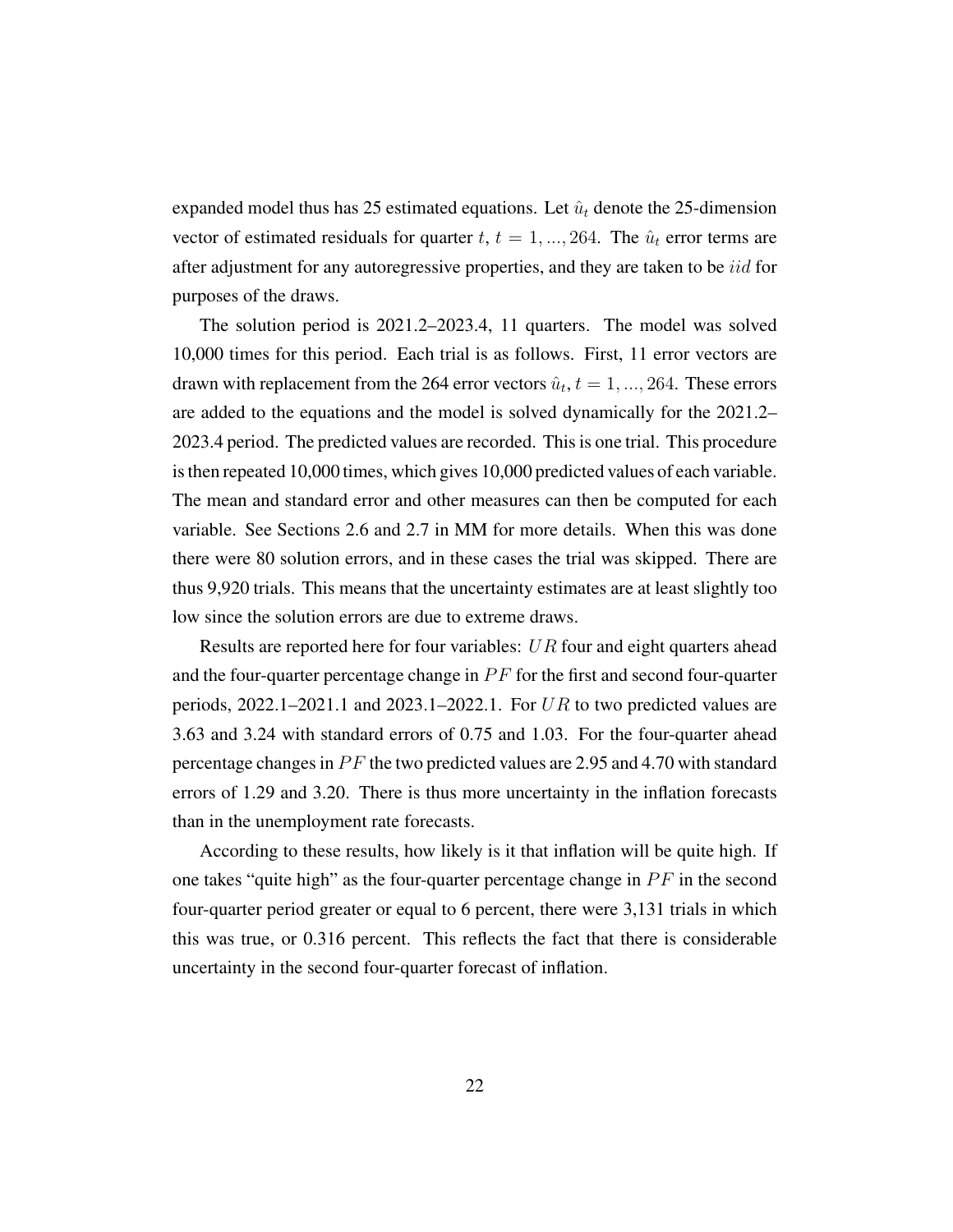| PULCONS IOI 2021.2-2023.7 USING THE PER KUIC |                           |              |     |               |     |                    |     |               |  |
|----------------------------------------------|---------------------------|--------------|-----|---------------|-----|--------------------|-----|---------------|--|
|                                              | <b>Estimated Fed Rule</b> |              |     |               |     | <b>No Fed Rule</b> |     |               |  |
|                                              | RS                        | % $\Delta Y$ | UR  | $% \Delta PF$ | RS  | % $\Delta Y$       | UR  | % $\Delta PF$ |  |
| $2021.1^a$                                   | 0.1                       | 7.4          | 6.2 | 3.7           | 0.1 | 7.4                | 6.2 | 3.7           |  |
| 2021.2                                       | 0.8                       | 12.6         | 5.5 | 1.6           | 0.1 | 12.8               | 5.5 | 1.6           |  |
| 2021.3                                       | 1.9                       | 8.9          | 4.7 | 2.5           | 0.1 | 9.6                | 4.7 | 2.5           |  |
| 2021.4                                       | 2.6                       | 5.1          | 4.2 | 3.3           | 0.1 | 6.3                | 4.0 | 3.5           |  |
| 2022.1                                       | 3.0                       | 2.7          | 3.9 | 3.7           | 0.1 | 4.2                | 3.6 | 4.2           |  |
| 2022.2                                       | 3.2                       | 1.8          | 3.8 | 3.8           | 0.1 | 3.4                | 3.4 | 4.6           |  |
| 2022.3                                       | 3.4                       | 1.6          | 3.8 | 3.7           | 0.1 | 3.3                | 3.2 | 4.8           |  |
| 2022.4                                       | 3.5                       | 1.1          | 3.9 | 3.4           | 0.1 | 2.6                | 3.2 | 4.8           |  |
| 2023.1                                       | 3.5                       | 1.1          | 4.1 | 3.1           | 0.1 | 2.5                | 3.2 | 4.6           |  |
| 2023.2                                       | 3.5                       | 1.5          | 4.3 | 2.8           | 0.1 | 2.7                | 3.3 | 4.3           |  |
| 2023.3                                       | 3.5                       | 1.9          | 4.4 | 2.7           | 0.1 | 2.9                | 3.3 | 4.1           |  |
| 2023.4                                       | 3.6                       | 2.1          | 4.5 | 2.6           | 0.1 | 2.9                | 3.3 | 4.0           |  |

Table 7 Forecasts for 2021.2–2023.4 Using the Fed Rule

 $\bullet$  <sup>*a*</sup>Actual

•  $RS =$  three month Treasury bill rate

•  $\% \Delta Y$  = percentage change in real output, annual rate.

• % $\Delta PF$  = percentage change in PF, annual rate.

## 7 Fed Response

For the above forecasts the Fed is assumed to keep the short term interest rate at essentially zero. There is an estimated Fed rule in the US model, which has been turned off. The estimated rule is a "leaning against the wind" rule, where the interest rate rises as inflation rises and unemployment falls. In practice if the inflation numbers are as in column (5) in Table 6, the Fed is likely to respond by raising the interest rate. How effective would this be in lowering inflation? This can be examined in the model by turning the rule back on. Table 7 presents a forecast in which the rule is added to the model from the beginning of the forecast period. . The price equation used is the one with  $1/UR$  as the demand variable.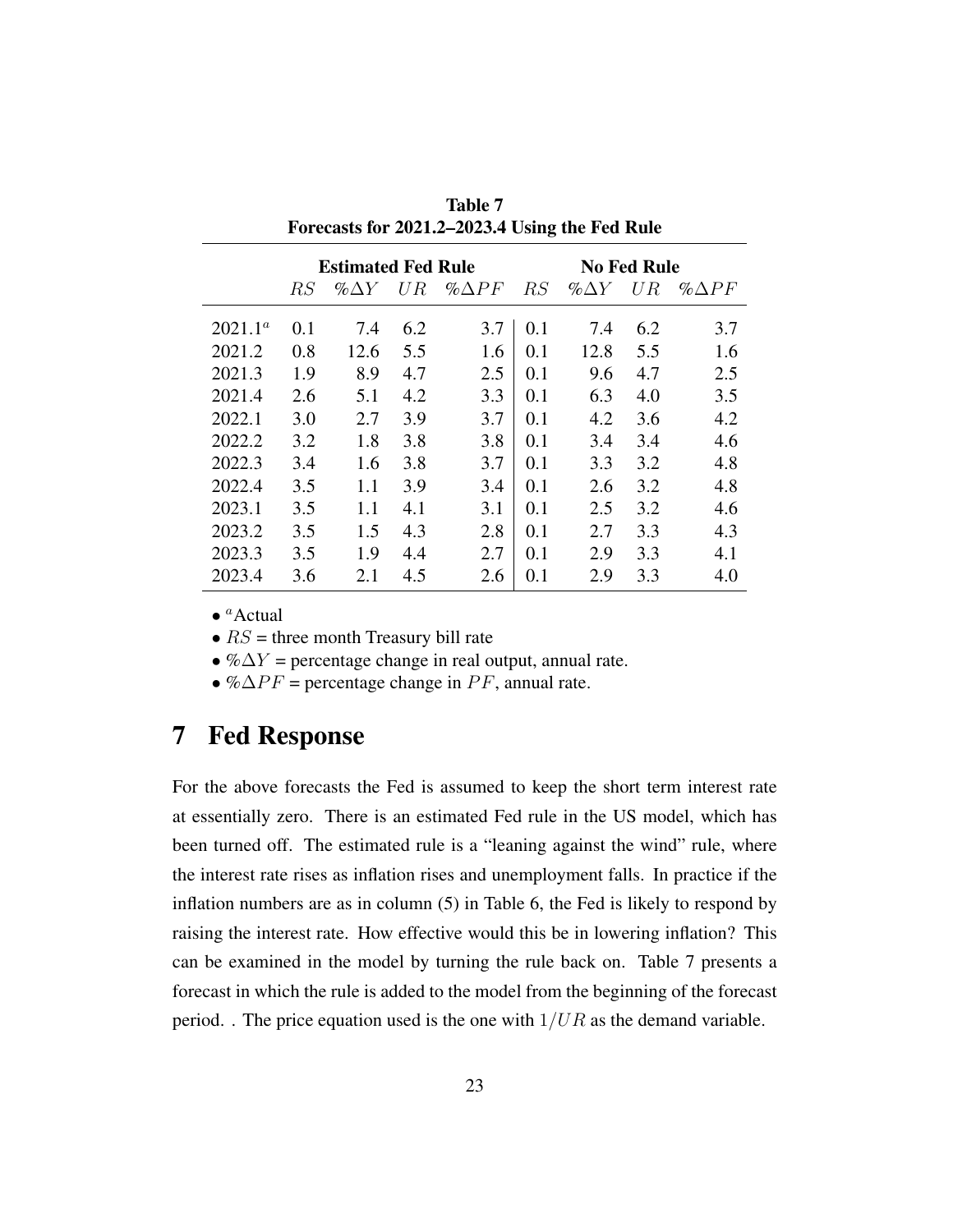As expected, the results in Table 7 show that given the low values of the unemployment rate and the high values of inflation, the Fed rule calls for an increase in the interest rate. The rate is 0.8 percent in 2021.2, the 1.9 percent, 2.6 percent, and then 3.0 percent in 2022.1. The unemployment rate is higher and inflation is lower, but not by much. What these results show, which is a property of the model, is that the Fed has limited ability to affect the inflation rate. The Fed is currently saying that it has the tools needed to stop high inflation if it gets started, but not according to the model. It is clear in the model why this is true. If inflation expectations depend only on past inflation, the only way the Fed can change expectations over time is by changing actual inflation. Actual inflation is changed by changing the unemployment rate (or the output gap).

To get a sense of how effective monetary policy is in changing output, the unemployment rate, and inflation, I ran the following experiment. For the forecast period, 2021.2–2023.4, I increased RS from the base path by 1 percentage point (the Fed rule obviously dropped). The percentage decreases in real output for the 11 quarters are: 0.06, 0.18, 0.33, 0.47, 0.59, 0.69, 0.77, 0.83, 0.88, 0.92, and 0.96. There is thus about a half a percentage point decrease after 4 quarters and about a full percentage point after 11 quarters. The effects build slowly. The unemployment rate increases are (in percentage points): 0.01, 0.04, 0.10, 0.15, 0.21, 0.25, 0.29, 0.31, 0.33, 0.34, and 0.35. The unemployment rate thus rises by about a third of a percentage point for a 1 percentage point increase in RS, but it takes about two years to reach this. The percentage point decreases in inflation are: 0.01, 0.05, 0.15, 0.29, 0.47, 0.54, 0.59, 0.59, 0.56, 0.52, and 0.49. The effects on inflation are thus about a half percentage point fall for a 1 percentage point increase in RS, but it takes about 5 quarters to achieve this. The results in Table 7 are thus not surprisng given these effects.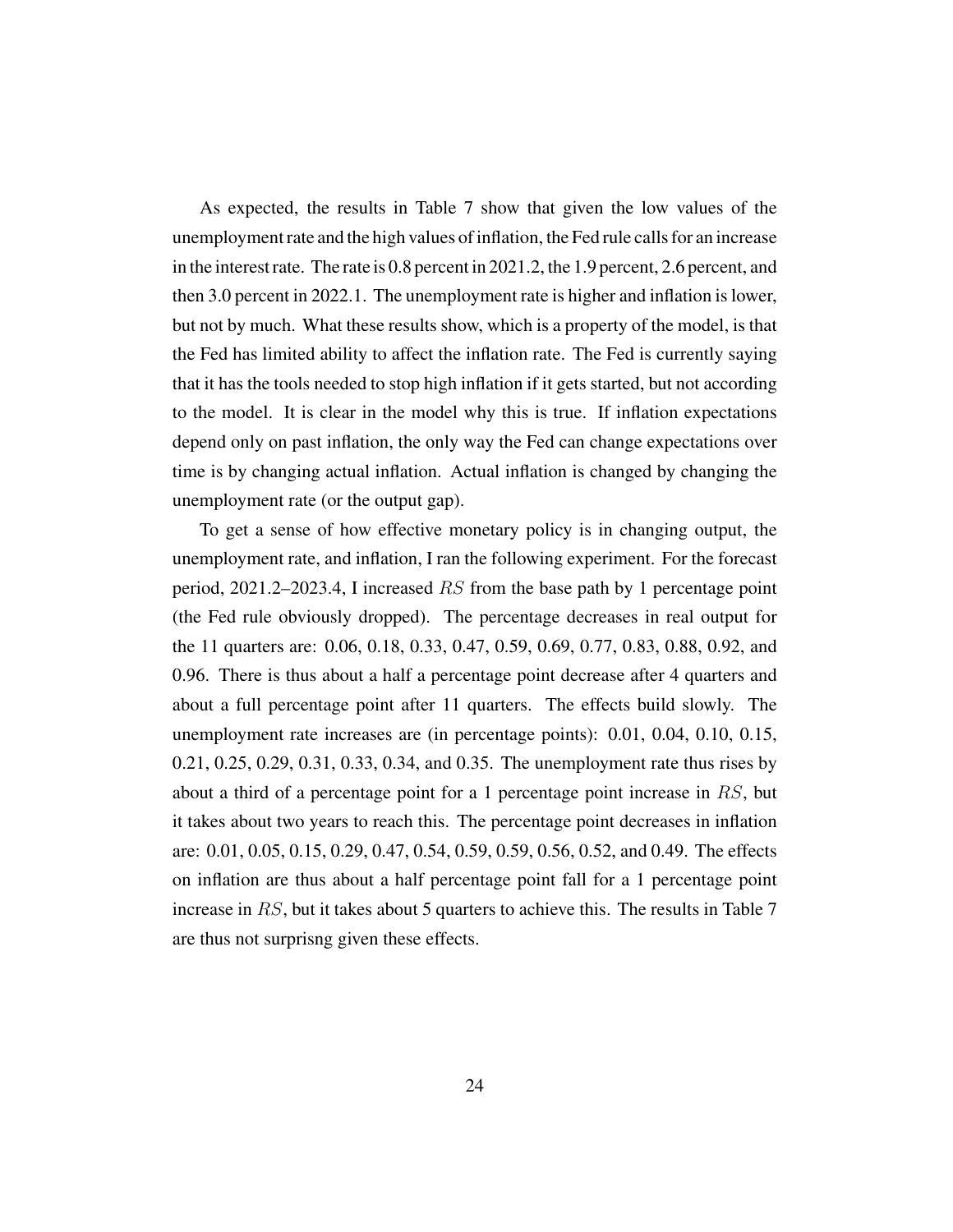# 8 Conclusion

The main results are:

- 1. The data suggest that price equations should be specified in level form rather than in first or second difference form (Table 1).
- 2. The is some slight evidence of nonlinear demand effects on prices in that  $1/UR$  gives slightly better results than UR (Table 3).
- 3. There is no evidence that demand effects have gotten smaller over time.
- 4. The stimulus from the American Rescue Plan Act combined with large wealth effects from past household saving, rising stock prices, and rising housing prices is large and it is forecast to drive the unemployment rated down to below 3.5 percent by the middle of 2022 (Table 5).
- 5. Given this stimulus, the inflation rate is forecast to rise to slightly under 5 percent by the middle of 2022 and comes down slowly. If  $UR$  is used in the price equation rather than  $1/UR$ , the inflation rate rises to slightly under 4 percent (Table 6).
- 6. There is considerable uncertainty in the point forecasts, especially two years out. The probability that inflation will be larger than 6 percent next year is estimated to be 31.6 percent.
- 7. If the Fed were behaving as historically estimated by the Fed rule, it would raise the interest rate to about 3 percent by the end of 2021 and 3.5 percent by the end of 2022. This would lower output growth, raise the unemployment rate, and lower inflation, although lowering inflation takes time. By the middle of 2022 inflation is about 1 percentage point lower. By the end of 2023 it is 1.4 percentage points lower (Table 7). The only tool the Fed has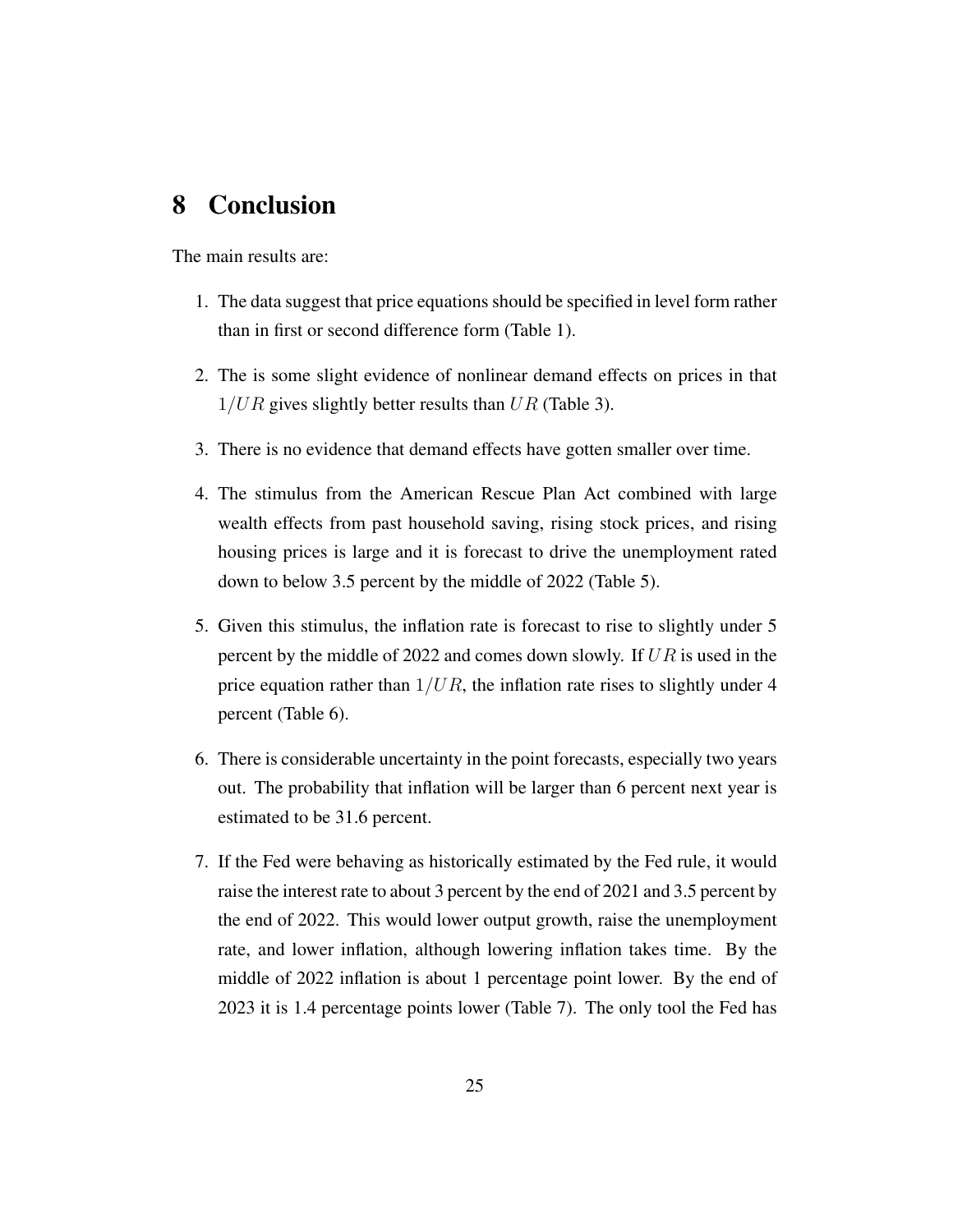to lower inflation according to the model is to increase the unemployment rate by raising interest rates. This effect is modest and takes time.

The estimated price equations do not take into account any special features of the pandemic. They are estimated through 2019.4 and then used to forecast 2021.2 and beyond. If there are unusual supply constraints, pandemic related, this might lead to the forecasts of inflation for, say, the second and third quarters of 2021 being too low. For example, the 1.6 and 2.5 inflation rates in column (5) in Table 6 for 2021.2 and 2021.3 could be too low. If one subjectively adjusted the price equations to have higher inflation rates in 2021.2 and 2021.3, the story in this paper would be the same except with higher future inflation rates.